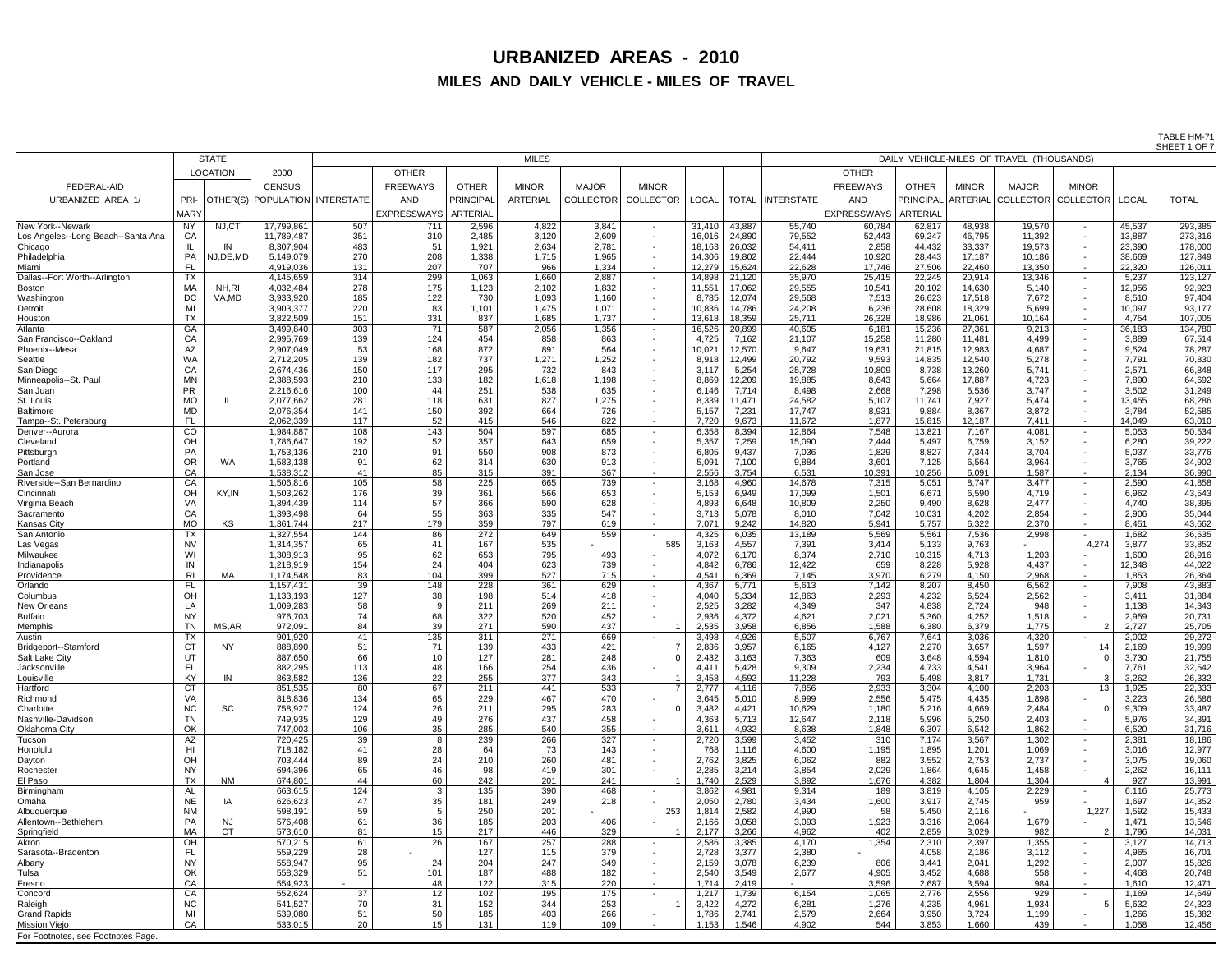TABLE HM-71 SHEET 2 OF 7

|                                                           | <b>STATE</b>           |                 | <b>MILES</b>                   |                 |                    |                 |              |              |                                        |                | ---------<br>DAILY VEHICLE-MILES OF TRAVEL (THOUSANDS) |                         |                 |                  |                |                              |              |              |                  |
|-----------------------------------------------------------|------------------------|-----------------|--------------------------------|-----------------|--------------------|-----------------|--------------|--------------|----------------------------------------|----------------|--------------------------------------------------------|-------------------------|-----------------|------------------|----------------|------------------------------|--------------|--------------|------------------|
|                                                           |                        | <b>LOCATION</b> | 2000                           |                 | <b>OTHER</b>       |                 |              |              |                                        |                |                                                        |                         | <b>OTHER</b>    |                  |                |                              |              |              |                  |
| <b>FEDERAL-AID</b>                                        |                        |                 | <b>CENSUS</b>                  |                 | <b>FREEWAYS</b>    | <b>OTHER</b>    | <b>MINOR</b> | <b>MAJOR</b> | <b>MINOR</b>                           |                |                                                        |                         | <b>FREEWAYS</b> | <b>OTHER</b>     | <b>MINOR</b>   | <b>MAJOR</b>                 | <b>MINOR</b> |              |                  |
| URBANIZED AREA 1/                                         | PRI-                   |                 | OTHER(S) POPULATION INTERSTATE |                 | <b>AND</b>         |                 |              |              | PRINCIPAL ARTERIAL COLLECTOR COLLECTOR | <b>LOCAL</b>   |                                                        | <b>TOTAL INTERSTATE</b> | AND             | <b>PRINCIPAL</b> |                | ARTERIAL COLLECTOR COLLECTOR |              | <b>LOCAL</b> | <b>TOTAL</b>     |
|                                                           | <b>MARY</b>            |                 |                                |                 | <b>EXPRESSWAYS</b> | <b>ARTERIAL</b> |              |              |                                        |                |                                                        |                         | EXPRESSWAYS     | ARTERIAL         |                |                              |              |              |                  |
| New Haven                                                 | <b>CT</b>              |                 | 531,314                        | 68              | 42                 | 108             | 314          | 293          |                                        | 1,706          | 2,533                                                  | 5,713                   | 1,847           | 1,645            | 2,379          | 1,085                        | $\Omega$     | 870          | 13,542           |
| McAllen                                                   | <b>TX</b>              |                 | 523,144                        |                 | 52                 | 290             | 201          | 622          | $\sim$                                 | 2,538          | 3,703                                                  |                         | 3,120           | 4,495            | 1,544          | 2,430                        |              | 1,190        | 12,780           |
| Toledo                                                    | OH                     | MI              | 503,008                        | 66              |                    | 147             | 225          | 274          | $\sim$                                 | 1,750          | 2,469                                                  | 3,515                   | 270             | 2,480            | 1,871          | 1,588                        | $\sim$       | 2,921        | 12,646           |
| <b>Baton Rouge</b>                                        | LA                     |                 | 479,019                        | 60              |                    | 228             | 274          | 271          | $\sim$                                 | 1,333          | 2,165                                                  | 4,834                   |                 | 4,848            | 3,125          | 1,284                        |              | 682          | 14,772           |
| Colorado Springs                                          | CO                     |                 | 466,122                        | 35              | 47                 | 174             | 274          | 148          | $\sim$                                 | 1,851          | 2,529                                                  | 2,752                   | 1,679           | 3,178            | 1,864          | 499                          |              | ,108         | 11,079           |
| <b>IWorcester</b>                                         | <b>MA</b>              | <b>CT</b>       | 429,882                        | 79              | 17                 | 153             | 351          | 268          |                                        | ,656           | 2,525                                                  | 5,107                   | 537             | 2,596            | 2,133          | 582                          |              | ,116         | 12,072           |
| Charleston--North Charleston<br>Wichita                   | <b>SC</b><br>KS        |                 | 423,410<br>422,301             | 43<br>58        | 72                 | 132<br>195      | 131<br>411   | 164<br>350   | $\sim$<br>$\sim$                       | 1,244<br>1,924 | 1,728<br>3,010                                         | 3,214<br>1,955          | 436<br>2,260    | 3,690<br>2,672   | 2,207<br>2,123 | 1,251<br>578                 |              | 822<br>1,539 | 11,620<br>11,126 |
| Columbia                                                  | SC                     |                 | 420,537                        | 77              |                    | 119             | 211          | 310          | $\sim$                                 | 1,594          | 2,322                                                  | 5,425                   | 362             | 2,476            | 2,656          | 1,367                        |              | 1,059        | 13,345           |
| Knoxville                                                 | <b>TN</b>              |                 | 419,830                        | 62              |                    | 158             | 261          | 308          | $\sim$ 10 $\,$                         | 2,715          | 3,506                                                  | 5,314                   | 81              | 3,785            | 2,704          | 1,207                        |              | 3,251        | 16,342           |
| Ogden--Layton                                             | UT                     |                 | 417,933                        | 48              |                    | 55              | 173          | 197          | $12 \overline{ }$                      | 1,919          | 2,411                                                  | 4,032                   | 175             | 1,342            | 2,150          | 861                          |              | 2,903        | 11,469           |
| Youngstown                                                | OH                     | <b>PA</b>       | 417,437                        | 43              | 40                 | 137             | 217          | 291          | $\sim$                                 | ,887           | 2,615                                                  | 1,566                   | 903             | 1,771            | 1,609          | 1,370                        |              | 2,454        | 9,673            |
| Syracuse<br>Bakersfield                                   | <b>NY</b><br>CA        |                 | 402,267                        | 79              | 30<br>42           | 79<br>159       | 239<br>169   | 224<br>160   | $\sim$                                 | 1,406<br>1,037 | 2,058<br>1,567                                         | 3,832                   | 754<br>2,149    | 1,299<br>2,795   | 2,145<br>1,637 | 814<br>625                   |              | 1,404<br>834 | 10,248<br>8,040  |
| Palm Bay--Melbourne                                       | <b>FL</b>              |                 | 396,125<br>393,289             | -44             | 13                 | 162             | 128          | 216          | $\sim$<br>$\sim$ $-$                   | 2,123          | 2,685                                                  | 2,573                   | 440             | 4,453            | 1,609          | 1,102                        | $\sim$       | 3,864        | 14,041           |
| Scranton                                                  | PA                     |                 | 385,237                        | 52              | 34                 | 122             | 222          | 232          | $\sim$ 100 $\mu$                       | 1,415          | 2,077                                                  | 2,151                   | 748             | 1,719            | 1,552          | 707                          | $\sim$       | 906          | 7,783            |
| <b>Des Moines</b>                                         | IA                     |                 | 370,505                        | 50              |                    | 129             | 296          | 201          | $\sim$                                 | 1,588          | 2,263                                                  | 3,443                   |                 | 2,476            | 2,403          | 690                          |              | 1,208        | 10,219           |
| Flint                                                     | MI                     |                 | 365,096                        | 66              |                    | 118             | 302          | 187          | $\sim$                                 | 1,306          | 1,991                                                  | 3,422                   | 607             | 1,947            | 2,652          | 756                          |              | 1,093        | 10,478           |
| Harrisburg                                                | PA                     |                 | 362,782                        | 66              | 31                 | 110             | 152          | 288          |                                        | 1,618          | 2,265                                                  | 3,882                   | 1,452           | 1,951            | 1,601          | 1,159                        |              | 744          | 10,790           |
| <b>Little Rock</b><br>Poughkeepsie--Newburgh              | <b>AR</b><br><b>NY</b> |                 | 360,331<br>351,982             | 81<br>69        | 25<br>38           | 113<br>92       | 310<br>283   | 357<br>523   | $\sim$                                 | 1,987<br>2,228 | 2,880<br>3,234                                         | 5,941<br>3,470          | 1,265<br>1,644  | 1,989<br>1,760   | 2,871<br>3,010 | 966<br>2,313                 | $\sim$       | 977<br>1,111 | 14,015<br>13,308 |
| Chattanooga                                               | ΤN                     | GA              | 343,509                        | 39              | 32                 | 113             | 380          | 224          | $\sim$                                 | 1,997          | 2,785                                                  | 3,204                   | 1,196           | 1,965            | 2,927          | 500                          | $\sim$       | 1,806        | 11,598           |
| Oxnard                                                    | CA                     |                 | 337,591                        |                 | 32                 | 125             | 77           | 120          | $\sim$                                 | 907            | 1,262                                                  |                         | 2,340           | 3,097            | 812            | 706                          |              | 747          | 7,701            |
| Augusta-Richmond County                                   | ĠА                     | <b>SC</b>       | 335,630                        | -43             |                    | 181             | 230          | 192          |                                        | 1,806          | 2,460                                                  | 1,704                   | 174             | 3,059            | 1,938          | 733                          |              | 2,280        | 9,889            |
| Spokane                                                   | WA                     | ID              | 334,858                        | 28              |                    | 175             | 223          | 168          |                                        | .364           | 1,976                                                  | 1,838                   | 321             | 2,805            | 1,428          | 412                          |              | 841          | 7,645            |
| Cape Coral<br>Madison                                     | FL                     |                 | 329,757<br>329,533             | 21<br>17        | 42                 | 92<br>101       | 126<br>133   | 147<br>254   | $\sim$                                 | 2,313<br>1,130 | 2,705<br>1,676                                         | 1,426<br>1,033          | 261<br>2,348    | 2,773<br>1,924   | 3,007<br>807   | 1,271<br>655                 |              | 4,210<br>528 | 12,949<br>7,295  |
| Pensacola                                                 | FL                     | AL              | 323,783                        | 36              |                    | 110             | 142          | 208          | $\sim$                                 | 2,361          | 2,857                                                  | 1,390                   |                 | 2,480            | 2,536          | 1,511                        |              | 4,125        | 12,041           |
| Lancaster                                                 | PA                     |                 | 323,554                        |                 | 29                 | 62              | 173          | 210          | $\sim$                                 | 1,250          | 1,730                                                  | 184                     | 1,726           | 989              | 2,101          | 905                          |              | 1,034        | 6,938            |
| Mobile                                                    | <b>AL</b>              |                 | 317,605                        | 50              |                    | 142             | 196          | 165          | $\sim$                                 | 1,648          | 2,201                                                  | 2,867                   |                 | 2,688            | 1,714          | 710                          | $\sim$       | 2,325        | 10,304           |
| Stockton                                                  | CA                     |                 | 313,392                        | 21              | 18                 | 81              | 63           | 124          | $\sim$                                 | 831            | 1,139                                                  | 2,324                   | 1,224           | 1,729            | 479            | 658                          |              | 676          | 7,089            |
| Modesto<br>Reno                                           | CA<br><b>NV</b>        |                 | 310,945<br>303,689             | 27              | 22                 | 59<br>99        | 112<br>161   | 163          | 141                                    | 797<br>741     | 1,148<br>1,190                                         | 1,825                   | 1,831<br>1,001  | 1,318<br>1,806   | 1,339<br>1,513 | 653                          | 445          | 641<br>402   | 5,782<br>6,992   |
| Provo--Orem                                               | UT                     |                 | 303,680                        | 44              |                    | 64              | 193          | 203          |                                        | 2,350          | 2,855                                                  | 3,922                   |                 | 1,522            | 1,555          | 708                          |              | 2,156        | 9,863            |
| Greenville                                                | <b>SC</b>              |                 | 302,194                        | 35              | 11                 | 104             | 183          | 369          |                                        | 1,419          | 2,120                                                  | 2,645                   | 136             | 2,298            | 2,004          | 1,554                        |              | 519          | 9,156            |
| Lansing                                                   | MI                     |                 | 300,032                        | 54              | 14                 | 87              | 237          | 144          | $\sim$                                 | 963            | 1,499                                                  | 2,185                   | 512             | 1,360            | 1,765          | 498                          |              | 550          | 6,870            |
| Denton--Lewisville                                        | <b>TX</b>              |                 | 299,823                        | 35              |                    | 74              | 186          | 270          |                                        | 1,373          | 1,947                                                  | 2,814                   | 487             | 1,624            | 2,009          | 977                          |              | 473          | 8,384            |
| <b>Winston-Salem</b><br>Aguadilla--Isabela--San Sebastian | <b>NC</b><br><b>PR</b> |                 | 299,290<br>299,086             | 27<br>26        | 64                 | -14<br>39       | 121<br>119   | 231<br>139   |                                        | 1,765<br>1,372 | 2,223<br>1,695                                         | 1,678<br>1,006          | 2,850           | 232<br>676       | 1,407<br>938   | 1,633<br>478                 |              | 3,220<br>312 | 11,021<br>3,411  |
| Corpus Christi                                            | <b>TX</b>              |                 | 293,925                        | 17              | 41                 | 88              | 132          | 204          |                                        | ,253           | 1,735                                                  | 890                     | 2,027           | 1,436            | 1,246          | 779                          |              | 1,689        | 8,066            |
| Jackson                                                   | <b>MS</b>              |                 | 292,637                        | 85              |                    | 359             | 243          | 415          |                                        | 1,887          | 2,989                                                  | 4,620                   |                 | 4,761            | 1,679          | 1,411                        |              | 3,432        | 15,903           |
| Durham                                                    | <b>NC</b>              |                 | 287,796                        | 37              | 31                 | 56              | 161          | 107          |                                        | ,269           | 1,662                                                  | 2,865                   | 1,347           | 1,115            | 1,835          | 663                          |              | 2,354        | 10,180           |
| <b>Fort Wayne</b>                                         |                        |                 | 287,759                        | 32              |                    | 60              | 231          | 171          |                                        | 1,097          | 1,594<br>847                                           | 1,457                   | 66              | 1,277            | 2,221          | 1,032                        |              | 2,798        | 8,852            |
| Santa Rosa<br>Ann Arbor                                   | СA<br>MI               |                 | 285,408<br>283,904             | 28              | 32<br>26           | 33<br>78        | 115<br>216   | 114<br>151   |                                        | 554<br>773     | 1,273                                                  | 2,138                   | 2,547<br>1,495  | 751<br>1,593     | 1,462<br>1,910 | 639<br>738                   |              | 458<br>583   | 5,858<br>8,457   |
| South Bend                                                | IN                     | MI              | 276,498                        | 17              | 23                 | 97              | 185          | 162          |                                        | 1,173          | 1,658                                                  | 475                     | 644             | 1,769            | 1,610          | 885                          |              | 2,627        | 8,010            |
| Fayetteville                                              | <b>NC</b>              |                 | 276,368                        | 17              | 23                 | 96              | 149          | 55           |                                        | ,459           | 1,798                                                  | 664                     | 604             | 2,505            | 2,007          | 427                          |              | ,724         | 7,931            |
| Shreveport                                                | LA                     |                 | 275,213                        | 60              |                    | 99              | 233          | 177          |                                        | 1,249          | 1,827                                                  | 3,194                   | 418             | 1,981            | 1,804          | 644                          |              | 414          | 8,455            |
| <b>Boise City</b>                                         | ID<br>FL               |                 | 272,625<br>270,774             | 23              |                    | 132<br>133      | 182          | 162          |                                        | 1,458<br>1,382 | 1,957                                                  | 1,463<br>1,824          |                 | 2,555<br>3,186   | 1,586<br>1,823 | 482<br>880                   |              | 988<br>2,514 | 7,075            |
| Port St. Lucie<br>Davenport                               | IA                     | IL              | 270,626                        | 34<br>63        | 33                 | 113             | 214<br>230   | 181<br>150   | $\sim$<br>$\sim$                       | 1,157          | 1,976<br>1,719                                         | 1,664                   | 1,132<br>67     | 1,479            | 1,740          | 467                          |              | 830          | 11,359<br>6,247  |
| Rockford                                                  |                        |                 | 270,414                        | 30              | 12                 | 131             | 198          | 217          |                                        | 1,243          | 1,832                                                  | 1,268                   | 283             | 2,071            | 1,502          | 665                          |              | 929          | 6,719            |
| Trenton                                                   | <b>NJ</b>              |                 | 268,472                        | 37              |                    | 60              | 135          | 93           |                                        | 737            | 1,078                                                  | 2,806                   | 617             | 1,235            | 1,366          | 448                          |              | 597          | 7,068            |
| Greensboro                                                | <b>NC</b>              |                 | 267,884                        | 47              | 43                 | 48              | 183          | 178          |                                        | 1,273          | 1,772                                                  | 2,885                   | 1,421           | 1,041            | 2,097          | 979                          |              | ,369         | 9,793            |
| Canton<br>Lancaster--Palmdale                             | OH                     |                 | 266,595                        | 15 <sub>1</sub> | 23                 | 87              | 142          | 179          |                                        | 1,377          | 1,823                                                  | 964                     | 639             | 1,101            | 1,158          | 808                          |              | 1,174        | 5,844            |
| Daytona Beach--Port Orange                                | CA<br>FL               |                 | 263,532<br>255,353             | 31              |                    | 86<br>149       | 245<br>63    | 111<br>178   |                                        | 650<br>1,478   | 1,106<br>1,899                                         | 1,644                   | 1,002           | 1,651<br>3,054   | 2,214<br>488   | 358<br>867                   |              | 545<br>2,691 | 5,770<br>8,744   |
| Indio--Cathedral City--Palm Springs                       | CA                     |                 | 254,856                        | 12              |                    | 86              | 163          | 175          |                                        | 766            | 1,208                                                  | 886                     | 143             | 2,060            | 2,375          | 929                          |              | 651          | 7,044            |
| Lexington-Fayette                                         | KY                     |                 | 250,994                        | 11              |                    | 85              |              | 86           |                                        | 762            | 1,005                                                  | 738                     | 866             | 2,547            | 535            | 536                          |              | 593          | 5,815            |
| Peoria                                                    |                        |                 | 247,172                        | 35              |                    | 107             | 161          | 157          |                                        | 935            | 1,401                                                  | 1,177                   | 122             | 1,806            | 1,261          | 476                          |              | 672          | 5,514            |
| <b>Barnstable Town</b>                                    | MA                     |                 | 243,667                        |                 | 60                 | 138             | 379          | 224          | $\sim$                                 | 1,945          | 2,754                                                  | 369                     | 2,111           | 1,850            | 1,802          | 386                          |              | 2,079        | 8,597            |
| Columbus<br>Reading                                       | GA<br><b>PA</b>        | AL              | 242,324<br>240,264             | 15              | 20<br>22           | 76<br>79        | 163<br>92    | 165          | $\sim$                                 | 1,904<br>849   | 2,274<br>1,212                                         | 698                     | 596<br>1,129    | 1,436<br>1,498   | 1,263<br>816   | 430<br>699                   |              | 1,775<br>508 | 6,198<br>4,748   |
| Temecula--Murrieta                                        | CA                     |                 | 229,810                        | 34              |                    | 32              | 110          | 104          | $\sim$                                 | 570            | 850                                                    | 3,960                   |                 | 897              | 1,858          | 667                          |              | 702          | 8,084            |
| <b>Atlantic City</b>                                      | <b>NJ</b>              |                 | 227,180                        |                 | 45                 | 90              | 186          | 127          | $\sim$                                 | 1,009          | 1,458                                                  | $\sim$                  | 1,877           | 1,643            | 1,352          | 494                          |              | 797          | 6,163            |
| Round Lake Beach--McHenry--Grayslake                      |                        | WI              | 226,848                        |                 |                    | 20              | 31           | 29           | $\sim$                                 | 145            | 225                                                    | $\sim$                  | $\sim$          | 189              | 146            | 49                           |              | 34           | 418              |
| Lincoln                                                   | <b>NE</b>              |                 | 226,582                        | 17              | 23                 | 54              | 227          | 67           |                                        | 986            | 1,374                                                  | 655                     | 421             | 999              | 2,030          | 258                          |              | 618          | 4,980            |
| Anchorage<br>Eugene                                       | <b>AK</b><br><b>OR</b> |                 | 225,744<br>224,049             | 20<br>16        | 17                 | 25<br>41        | 83<br>121    | 152          | 96                                     | 1,098<br>711   | 1,322<br>1,057                                         | 760<br>812              | 791             | 645<br>775       | 1,328<br>1,079 | 439                          | 375          | 520<br>428   | 3,628<br>4,323   |
|                                                           |                        |                 |                                |                 |                    |                 |              |              |                                        |                |                                                        |                         |                 |                  |                |                              |              |              |                  |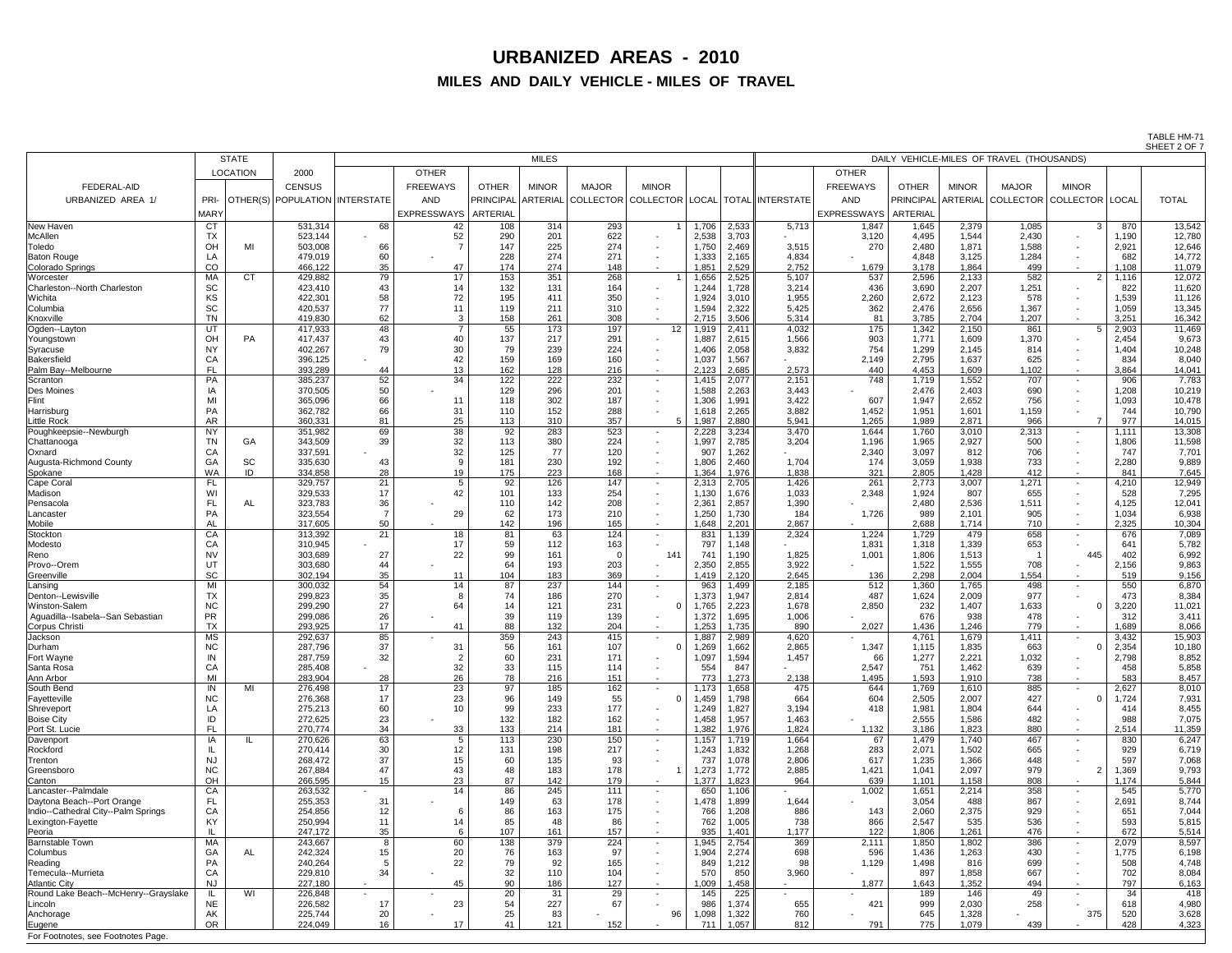TABLE HM-71 SHEET 3 OF 7

|                                         |                        | <b>STATE</b>    | <b>MILES</b>                       |          |                    |                       |                       |              |                          |              | ________<br>DAILY VEHICLE-MILES OF TRAVEL (THOUSANDS) |                                                                     |                 |                 |                |                                              |                   |               |                |  |
|-----------------------------------------|------------------------|-----------------|------------------------------------|----------|--------------------|-----------------------|-----------------------|--------------|--------------------------|--------------|-------------------------------------------------------|---------------------------------------------------------------------|-----------------|-----------------|----------------|----------------------------------------------|-------------------|---------------|----------------|--|
|                                         |                        | <b>LOCATION</b> | 2000                               |          | <b>OTHER</b>       |                       |                       |              |                          |              |                                                       |                                                                     | <b>OTHER</b>    |                 |                |                                              |                   |               |                |  |
| <b>FEDERAL-AID</b>                      |                        |                 | <b>CENSUS</b>                      |          | <b>FREEWAYS</b>    | <b>OTHER</b>          | <b>MINOR</b>          | <b>MAJOR</b> | <b>MINOR</b>             |              |                                                       |                                                                     | <b>FREEWAYS</b> | <b>OTHER</b>    | <b>MINOR</b>   | <b>MAJOR</b>                                 | <b>MINOR</b>      |               |                |  |
| URBANIZED AREA 1/                       | PRI-                   |                 | OTHER(S)   POPULATION   INTERSTATE |          | <b>AND</b>         |                       |                       |              |                          |              |                                                       | PRINCIPAL ARTERIAL COLLECTOR COLLECTOR   LOCAL   TOTAL   INTERSTATE | <b>AND</b>      |                 |                | PRINCIPAL ARTERIAL COLLECTOR COLLECTOR LOCAL |                   |               | <b>TOTAL</b>   |  |
|                                         | <b>MARY</b>            |                 |                                    |          | <b>EXPRESSWAYS</b> | <b>ARTERIAL</b>       |                       |              |                          |              |                                                       |                                                                     | EXPRESSWAYS     | <b>ARTERIAL</b> |                |                                              |                   |               |                |  |
| Asheville                               | <b>NC</b>              |                 | 221,570                            | 76       | 28                 | 107                   | 185                   | 178          | $\mathcal{R}$            | 1,622        | 2,200                                                 | 3,825                                                               | 978             | 1,784           | 1,418          | 698                                          | 65                | .482          | 10,250         |  |
| <b>Bonita Springs--Naples</b>           | FL                     |                 | 221,251                            | 21       |                    | 38                    | 81                    | 100          | $\sim$                   | 1,135        | ,375                                                  | 1,292                                                               |                 | 1,364           | 2,176          | 1,460                                        |                   | 2,059         | 8,352          |  |
| Antioch                                 | C A                    |                 | 217,591                            |          | 16                 | 43                    | 48                    | 62           |                          | 545          | 713                                                   |                                                                     | 1,681           | 728             | 508            | 324                                          |                   | 460           | 3,701          |  |
| Springfield                             | <b>MO</b>              |                 | 215,004                            | 12       | 62                 | 52<br>47              | 96                    | 111          |                          | 1,160        | ,493                                                  | 515                                                                 | 2,168           | 1,088           | 854            | 475                                          | $\Omega$          | .467          | 6,567          |  |
| Huntsville<br>Evansville                | AL<br>IN               | <b>KY</b>       | 213,253<br>211,989                 | 15<br>10 | 25                 | 80                    | 144<br>120            | 269<br>157   |                          | 1,161<br>873 | 0.660<br>, 244                                        | 969<br>229                                                          | 1,202<br>113    | 1,225<br>1,970  | 1,447<br>1,051 | 1,825<br>896                                 |                   | .409<br>1,970 | 8,078<br>6,230 |  |
| Thousand Oaks                           | CA                     |                 | 210,990                            |          | 28                 | 47                    | 83                    | 61           |                          | 475          | 694                                                   |                                                                     | 3,672           | 1,008           | 902            | 320                                          |                   | 404           | 6,307          |  |
| Savannah                                | GA                     |                 | 208,886                            | 38       |                    | 135                   | 108                   | 75           |                          | 899          | ,257                                                  | 1,964                                                               | 64              | 2,676           | 874            | 287                                          |                   | 1,542         | 7,407          |  |
| Salem                                   | <b>OR</b>              |                 | 207,229                            | 14       | 13                 | 93                    | 70                    | 103          |                          | 593          | 888                                                   | 1,115                                                               | 394             | 1,577           | 446            | 266                                          |                   | 351           | 4,148          |  |
| <b>Fort Collins</b><br>Gulfport--Biloxi | CO<br><b>MS</b>        |                 | 206,633<br>205,754                 | 20<br>30 | 11                 | 49<br>87              | 151<br>88             | 139<br>218   | $\sim$<br>$\sim$         | 928<br>1,144 | ,298<br>,568                                          | 1,011<br>1,749                                                      | 227<br>5        | 1,211<br>2,129  | ,595<br>764    | 470<br>841                                   | $\blacksquare$    | 502<br>1,746  | 5,016<br>7,233 |  |
| Tallahassee                             | FL                     |                 | 204,260                            | 17       |                    | 81                    | 104                   | 103          | $\sim$                   | 937          | ,242                                                  | 645                                                                 | $\blacksquare$  | 1,882           | 1,483          | 825                                          |                   | 1,706         | 6,541          |  |
| Lubbock                                 | <b>TX</b>              |                 | 202,225                            | 12       | 49                 | 108                   | 138                   | 177          | $\sim$                   | 939          | ,422                                                  | 366                                                                 | 1,028           | 1,878           | 564            | 448                                          |                   | 239           | 4,523          |  |
| Victorville--Hesperia--Apple Valley     | CA                     |                 | 200,436                            | 16       |                    | 43                    | 244                   | 203          |                          | 769          | ,274                                                  | 1,231                                                               |                 | 1,013           | 1,947          | 388                                          |                   | 659           | 5,238          |  |
| Lakeland<br>Roanoke                     | <b>FL</b><br>VA        |                 | 199,487<br>197,442                 | 16<br>26 | 15<br>3            | 46<br>74              | 53<br>81              | 151<br>115   | $\overline{\phantom{0}}$ | 1,407<br>890 | ,688<br>,191                                          | 1,172<br>1,500                                                      | 319<br>202      | 1,173<br>1,442  | 985<br>801     | 1,413<br>513                                 |                   | ,498<br>775   | 6,559<br>5,232 |  |
| Nashua                                  | <b>NH</b>              | МA              | 197,155                            | 8        | 17                 | 41                    | 111                   | 109          | $\sim$                   | 917          | ,202                                                  | 614                                                                 | 1,276           | 762             | 1,297          | 550                                          |                   | 515           | 5,014          |  |
| Montgomery                              | <b>AL</b>              |                 | 196,892                            | 38       |                    | 71                    | 154                   | 199          | $\sim$                   | 1,323        | ,791                                                  | 2,316                                                               | 155             | 1,510           | 1,864          | 675                                          |                   | 1,737         | 8,257          |  |
| Santa Barbara                           | CA                     |                 | 196,263                            |          | 31                 | 46                    | 65                    | 143          | $\sim$                   | 423          | 707                                                   |                                                                     | 2,302           | 650             | 505            | 538                                          |                   | 328           | 4,323          |  |
| Ponce<br>Erie                           | <b>PR</b><br>PA        |                 | 195,037<br>194,804                 | 15<br>18 |                    | 13<br>66              | 37<br>110             | 35<br>100    | $\sim$                   | 471<br>624   | 579<br>919                                            | 601<br>422                                                          | 183             | 289<br>858      | 510<br>904     | 241<br>396                                   | $\blacksquare$    | 534<br>387    | 2,358<br>2,967 |  |
| Lorain--Elyria                          | OH                     |                 | 193,586                            | 33       | 22                 | 65                    | 175                   | 132          | $\sim$<br>$\sim$         | 993          | ,420                                                  | 1,423                                                               | 712             | 872             | 1,442          | 565                                          |                   | 919           | 5,933          |  |
| York                                    | PA                     |                 | 192,903                            | 16       | 1 <sup>C</sup>     | 48                    | 95                    | 168          |                          | 874          | ,211                                                  | 791                                                                 | 323             | 1,016           | 830            | 836                                          |                   | 508           | 4,304          |  |
| Waterbury                               | <b>CT</b>              |                 | 189,026                            | -9       |                    | 47                    | 91                    | 104          | ົ                        | 552          | 818                                                   | 791                                                                 | 620             | 536             | 744            | 326                                          |                   | 367           | 3,389          |  |
| Portland                                | ME                     |                 | 188,080                            | 31       |                    | 38                    | 70                    | 201          |                          | 727          | ,075                                                  | 1,306                                                               | 124             | 612             | 899            | 1,268                                        |                   | 425           | 4,635          |  |
| Kalamazoo<br>Hickory                    | MI<br><b>NC</b>        |                 | 187,961<br>187,808                 | 16<br>41 | 16<br>11           | 79<br>108             | 188<br>207            | 115<br>166   |                          | 726<br>082   | .140<br>,616                                          | 869<br>1,737                                                        | 409<br>351      | 1,454<br>1,616  | 1,446<br>1,460 | 338<br>551                                   |                   | 530<br>910    | 5,046<br>6,626 |  |
| Appleton                                | WI                     |                 | 187,683                            |          | 38                 | 61                    | 131                   | 172          |                          | 846          | ,249                                                  |                                                                     | 1,930           | 848             | 779            | 443                                          |                   | 151           | 4,151          |  |
| <b>Green Bay</b>                        | WI                     |                 | 187,316                            | 12       | 36                 | 60                    | 130                   | 128          |                          | 835          | ,201                                                  | 461                                                                 | 1,634           | 903             | 836            | 381                                          |                   | 184           | 4,398          |  |
| Kissimmee<br>Charleston                 | FL<br><b>WV</b>        |                 | 186,667                            | 8<br>58  | 21                 | 84<br>$\overline{75}$ | 83<br>179             | 130<br>125   |                          | 939<br>810   | ,265<br>,247                                          | 774<br>2,792                                                        | 571             | 2,542<br>1,357  | 1,255<br>1,342 | 653<br>382                                   |                   | 1,000<br>492  | 6,795<br>6,364 |  |
| Amarillo                                | <b>TX</b>              |                 | 182,991<br>179,312                 | 28       |                    | 126                   | 69                    | 178          | $\overline{\phantom{0}}$ | 969          | ,378                                                  | 1,417                                                               | 149             | 1,578           | 407            | 549                                          |                   | 261           | 4,36'          |  |
| Salinas                                 | C A                    |                 | 179,173                            |          | 12                 | 49                    | 26                    | 58           |                          | 199          | 344                                                   |                                                                     | 659             | 1,327           | 313            | 328                                          |                   | 165           | 2,792          |  |
| Bremerton                               | <b>WA</b>              |                 | 178,369                            |          | 38                 | 34                    | 147                   | 94           |                          | 626          | 938                                                   |                                                                     | 1,419           | 650             | 819            | 257                                          |                   | 389           | 3,534          |  |
| Lafayette                               | LA                     |                 | 178,079                            | 27       |                    | 95                    | 141                   | 150          |                          | 666          | ,079                                                  | 1,209                                                               |                 | 2,222           | .236           | 404                                          |                   | 334           | 5,405          |  |
| Huntington<br>Laredo                    | <b>WV</b><br><b>TX</b> | KY, OH          | 177,550<br>175,586                 | 32<br>14 | 25                 | 87<br>63              | 107<br>43             | 109<br>67    |                          | 977<br>377   | ,337<br>565                                           | 1,127<br>565                                                        | 526<br>8        | 1,269<br>1,359  | 885<br>517     | 335<br>343                                   |                   | 528<br>251    | 4,670<br>3,044 |  |
| Aberdeen--Havre de Grace--Bel Air       | <b>MD</b>              |                 | 174,598                            | 8        |                    | 60                    | 69                    | 93           |                          | 576          | 818                                                   | 898                                                                 | 368             | 1,313           | 678            | 363                                          |                   | 411           | 4,03'          |  |
| Norwich--New London                     | <b>CT</b>              |                 | 173,160                            | 59       |                    | 43                    | 112                   | 184          |                          | 859          | ,267                                                  | 3,130                                                               | 268             | 606             | 996            | 669                                          |                   | 391           | 6,060          |  |
| Fayetteville--Springdale                | <b>AR</b>              |                 | 172,585                            | 28       |                    | 95                    | 168                   | 276          | 27                       | 852          | ,454                                                  | 1,651                                                               | 296             | 2,057           | ,388           | 752                                          | 21                | 345           | 6,51'          |  |
| Santa Clarita<br>Killeen                | CA<br><b>TX</b>        |                 | 170,481<br>167,976                 |          | 18                 | 31<br>33              | 29<br>76              | 35<br>156    |                          | 159<br>656   | 258<br>939                                            | 394                                                                 | 888             | 1,074<br>625    | 655<br>800     | 304<br>644                                   |                   | 176<br>311    | 2,603<br>3,267 |  |
| <b>Brownsville</b>                      | <b>TX</b>              |                 | 165,776                            |          | 15                 | 74                    | 55                    | 120          |                          | 502          | 766                                                   |                                                                     | 830             | 1,051           | 445            | 475                                          |                   | 214           | 3,015          |  |
| Wilmington                              | <b>NC</b>              |                 | 161,149                            | 13       |                    | 88                    | 84                    | 61           |                          | 689          | 949                                                   | 272                                                                 | 389             | 2,015           | 838            | 303                                          |                   | 943           | 4,761          |  |
| Gainesville                             | FL                     |                 | 159,508                            | 10       |                    | 51                    | 51<br>$\overline{58}$ | 78           |                          | 829          | ,019                                                  | 630                                                                 |                 | 1,224           | 868            | 632                                          |                   | 883           | 4,238          |  |
| Vallejo<br>Binghamton                   | CA<br><b>NY</b>        | PA              | 158,967<br>158,884                 | 19<br>29 | 3<br>20            | 65<br>27              | 152                   | 64<br>187    |                          | 285<br>677   | 493<br>,092                                           | 1,601<br>918                                                        | 162<br>846      | 858<br>606      | 434<br>1,221   | 162<br>551                                   |                   | 241<br>696    | 3,458<br>4,838 |  |
| Santa Cruz                              | CA                     |                 | 157,348                            |          | 18                 | 20                    | 71                    | 100          |                          | 238          | 447                                                   |                                                                     | 947             | 619             | 1,081          | 475                                          |                   | 180           | 3,302          |  |
| <b>Cedar Rapids</b>                     | IA                     |                 | 155,334                            | 16       |                    | 65                    | 133                   | 107          |                          | 716          | ,036                                                  | 841                                                                 |                 | 1,119           | 924            | 339                                          |                   | 492           | 3,714          |  |
| Muskegon                                | MI<br><b>CT</b>        | NY.             | 154,729                            | -5<br>14 | 17                 | 51                    | 138<br>114            | 123          |                          | 653          | 988<br>834                                            | 117                                                                 | 694             | 903             | ,162           | 464                                          |                   | 438           | 3,778          |  |
| Danbury<br>Winter Haven                 | FL                     |                 | 154,455<br>153,924                 |          | 10                 | 24<br>88              | 43                    | 64<br>167    |                          | 603<br>1,086 | ,395                                                  | 1,196<br>98                                                         | 231<br>72       | 396<br>2,290    | 942<br>596     | 324<br>1,125                                 | $12 \overline{ }$ | 520<br>1,156  | 3,621<br>5,338 |  |
| Kennewick--Richland                     | <b>WA</b>              |                 | 153,851                            | 15       | 34                 | 52                    | 121                   | 128          |                          | 867          | ,218                                                  | 555                                                                 | 839             | 687             | 698            | 296                                          |                   | 380           | 3,454          |  |
| Springfield                             | ΙL                     |                 | 153,516                            | 37       |                    | 78                    | 156                   | 125          |                          | 699          | ,096                                                  | 1,238                                                               |                 | 1,191           | 921            | 248                                          |                   | 487           | 4,085          |  |
| Waco                                    | <b>TX</b>              |                 | 153,198                            | 20       | 21                 | 68                    | 126                   | 201          |                          | 878          | ,314                                                  | 1,538                                                               | 447             | 1,070           | 985            | 562                                          |                   | 211           | 4,813          |  |
| Fort Walton Beach<br>Deltona            | FL<br><b>FL</b>        |                 | 152,741<br>147,713                 |          |                    | 73<br>37              | 51<br>70              | 56<br>123    |                          | 1,290<br>828 | ,470<br>,069                                          | 925                                                                 |                 | 2,456<br>736    | 853<br>954     | 391<br>579                                   |                   | 1,374<br>891  | 5,075<br>4,085 |  |
| New Bedford                             | MA                     |                 | 146,730                            | 12       | 12                 | 15                    | 114                   | 70           |                          | 460          | 684                                                   | 670                                                                 | 478             | 253             | 663            | 167                                          |                   | 492           | 2,723          |  |
| Arecibo                                 | <b>PR</b>              |                 | 145,643                            | 19       |                    | 17                    | 31                    | 72           |                          | 479          | 618                                                   | 690                                                                 |                 | 360             | 263            | 280                                          |                   | 195           | 1,787          |  |
| Spartanburg                             | SC                     |                 | 145,058                            | 34       | 10                 | 68                    | 80                    | 221          |                          | 763          | ,176                                                  | 1,820                                                               | 230             | 1,070           | 789            | 867                                          |                   | 292           | 5,068          |  |
| Olympia--Lacey<br>Manchester            | <b>WA</b><br><b>NH</b> |                 | 143,826<br>143,549                 | 16<br>19 |                    | 41<br>45              | 119                   | 63<br>67     |                          | 523<br>623   | 770<br>841                                            | 1,617<br>1,152                                                      | 316<br>351      | 708<br>833      | 877<br>726     | 191<br>322                                   |                   | 458<br>349    | 4,167<br>3,733 |  |
| Fargo                                   | <b>ND</b>              | <b>MN</b>       | 142,477                            | 26       |                    | 42                    | 135                   | 108          |                          | 394          | 705                                                   | 874                                                                 |                 | 643             | 833            | 282                                          |                   | 580           | 3,21'          |  |
| Topeka                                  | KS                     |                 | 142,411                            | 33       | 24                 | 69                    | 115                   | 141          |                          | 809          | ,190                                                  | 949                                                                 | 425             | 862             | 598            | 241                                          |                   | 414           | 3,489          |  |
| Gastonia                                | <b>NC</b>              |                 | 141,407                            | 15       |                    | 82                    | 114                   | 61           |                          | 783          | ,058                                                  | 1,490                                                               | 84              | 1,133           | 748            | 178                                          |                   | 592           | 4,225          |  |
| Saginaw<br>Beaumont                     | MI<br><b>TX</b>        |                 | 140,985<br>139,304                 | 21<br>23 | 34                 | 77<br>113             | 126<br>210            | 69<br>254    | $\sim$                   | 542<br>1,083 | 836<br>,716                                           | 905<br>1,348                                                        | $\sim$<br>1,625 | 1,102<br>1,978  | 827<br>1,275   | 243<br>796                                   |                   | 431<br>427    | 3,509<br>7,450 |  |
| Macon                                   | GA                     |                 | 135,170                            | 35       |                    | 45                    | 124                   | 64           |                          | 688          | 955                                                   | 1,836                                                               |                 | 662             | 1,135          | 241                                          |                   | 1,217         | 5,091          |  |
| <b>Lake Charles</b>                     | LA                     |                 | 132,977                            | 31       |                    | 38                    | 96                    | 169          |                          | 530          | 864                                                   | 1,440                                                               |                 | 646             | 853            | 539                                          |                   | 180           | 3,658          |  |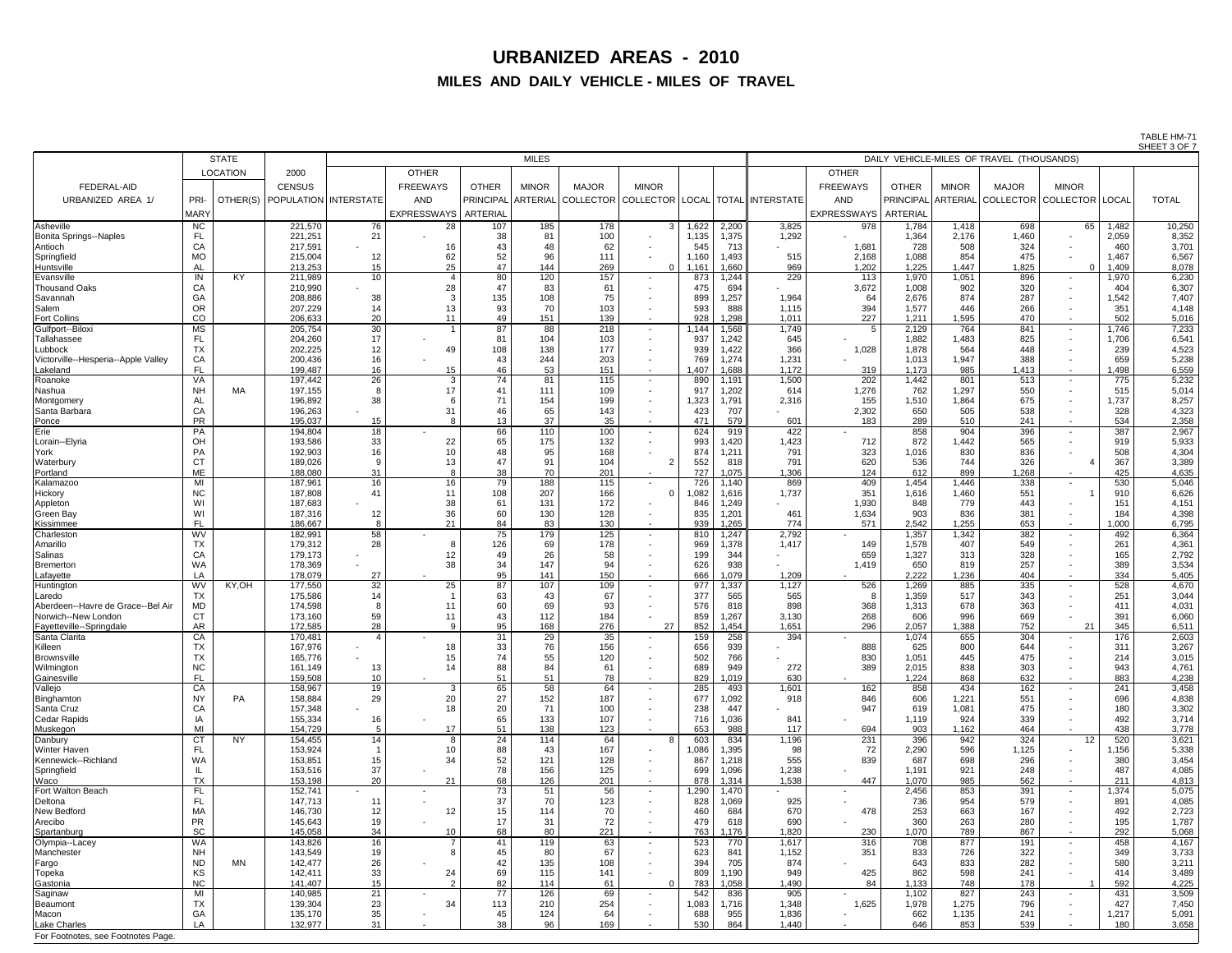TABLE HM-71 SHEFT 4 OF 7

|                                      |                |                 |                                    |                       |                        |                       |                 |              |                                                    |                 |            |                                           |                        |                  |              |                                      |                          |            | UILLI HUI      |  |
|--------------------------------------|----------------|-----------------|------------------------------------|-----------------------|------------------------|-----------------------|-----------------|--------------|----------------------------------------------------|-----------------|------------|-------------------------------------------|------------------------|------------------|--------------|--------------------------------------|--------------------------|------------|----------------|--|
|                                      |                | <b>STATE</b>    |                                    | <b>MILES</b>          |                        |                       |                 |              |                                                    |                 |            | DAILY VEHICLE-MILES OF TRAVEL (THOUSANDS) |                        |                  |              |                                      |                          |            |                |  |
|                                      |                | <b>LOCATION</b> | 2000                               |                       | <b>OTHER</b>           |                       |                 |              |                                                    |                 |            |                                           | <b>OTHER</b>           |                  |              |                                      |                          |            |                |  |
|                                      |                |                 |                                    |                       |                        |                       |                 |              |                                                    |                 |            |                                           |                        |                  |              |                                      |                          |            |                |  |
| <b>FEDERAL-AID</b>                   |                |                 | <b>CENSUS</b>                      |                       | <b>FREEWAYS</b>        | <b>OTHER</b>          | <b>MINOR</b>    | <b>MAJOR</b> | <b>MINOR</b>                                       |                 |            |                                           | <b>FREEWAYS</b>        | <b>OTHER</b>     | <b>MINOR</b> | <b>MAJOR</b>                         | <b>MINOR</b>             |            |                |  |
| URBANIZED AREA 1/                    | PRI-           |                 | OTHER(S)   POPULATION   INTERSTATE |                       | <b>AND</b>             | <b>PRINCIPAL</b>      | <b>ARTERIAL</b> |              | COLLECTOR   COLLECTOR   LOCAL   TOTAL   INTERSTATE |                 |            |                                           | <b>AND</b>             | <b>PRINCIPAL</b> |              | . ARTERIAL COLLECTOR COLLECTOR LOCAL |                          |            | <b>TOTAL</b>   |  |
|                                      | <b>MARY</b>    |                 |                                    |                       | EXPRESSWAYS   ARTERIAL |                       |                 |              |                                                    |                 |            |                                           | EXPRESSWAYS   ARTERIAL |                  |              |                                      |                          |            |                |  |
| <b>High Point</b>                    | <b>NC</b>      |                 | 132,844                            | 22                    | 24                     | 76                    | 173             | 82           | $\cap$                                             | 921             | 1,297      | 1,107                                     | 514                    | 1,145            | 1,126        | 249                                  |                          | 687        | 4,829          |  |
| College Station--Bryan               | <b>TX</b>      |                 | 132,500                            | $\blacksquare$        | 23                     | 76                    | 72              | 124          |                                                    | 474             | 768        |                                           | 742                    | 1,294            | 493          | 514                                  |                          | 139        | 3,181          |  |
| Panama City                          | FL             |                 | 132,419                            |                       |                        | 68                    | 60              | 98           |                                                    | ,11             | ,337       |                                           |                        | 1,756            | 774          | 655                                  | $\sim$                   | 1,179      | 4,364          |  |
| <b>Elkhart</b>                       | IN             | MI              | 131,226                            | 15                    |                        | 88                    | 103             | 90           |                                                    | 70              | 1,007      | 309                                       | 233                    | 1,159            | 689          | 305                                  | $\sim$                   | 895        | 3,591          |  |
| Racine                               | WI             |                 | 129,545                            | $\blacksquare$        |                        | 52                    | 71              | 53           |                                                    | 399             | 576        |                                           |                        | 805              | 438          | 158                                  | $\sim$                   | 159        | 1,560          |  |
| Medford                              | <b>OR</b>      |                 | 128,780                            | 23                    |                        | 43                    | 78              | 150          |                                                    | 517             | 811        | 759                                       |                        | 553              | 745          | 414                                  | $\sim$                   | 306        | 2,777          |  |
| Houma                                | LA             |                 | 125,929                            |                       |                        | 37                    | 167             | 115          |                                                    | 228             | 565        |                                           | 382                    | 739              | 1,630        | 539                                  | $\sim$                   | 102        | 3,393          |  |
| Lafayette                            | IN             |                 | 125,738                            | -8                    |                        | 56                    | 67              | 68           |                                                    | 389             | 588        | 307                                       |                        | 856              | 460          | 230                                  |                          | 496        | 2,349          |  |
| Seaside--Monterey--Marina            | CA             |                 | 125,503                            |                       |                        |                       | 33              | 99           |                                                    | 839             | ,027       |                                           | 290                    | 602              | 240          | 569                                  | $\sim$                   | 585        | 2,286          |  |
| <b>Sioux Falls</b>                   | <b>SD</b>      |                 | 124,269                            | 28                    |                        | 36                    | 121             | 63           |                                                    | 677             | 926        | 868                                       |                        | 466              | 914          | 269                                  | $\sim$                   | 267        | 2,783          |  |
| Champaign                            |                |                 | 123,938                            | $\overline{22}$       |                        | 42                    | $\overline{71}$ | 67           |                                                    | 395             | 597        | 649                                       |                        | 500              | 633          | 222                                  | $\sim$                   | 412        | 2,417          |  |
| Pueblo                               | CO             |                 | 123,351                            | 16                    | 32                     | 74                    | 103             | 77           |                                                    | 834             | ,136       | 612                                       | 627                    | 755              | 541          | 161                                  | $\sim$                   | 300        | 2,996          |  |
| Myrtle Beach                         | SC             |                 | 122,984                            |                       | 20                     | 76                    | 103             | 84           |                                                    | 478             | 761        |                                           | 814                    | 2,385            | 1,344        | 358                                  |                          | 336        | 5,237          |  |
| North Port--Punta Gorda              | <b>FL</b>      |                 | 122,421                            |                       |                        | 43                    | 52              | 101          |                                                    | 1,848           | 2,053      | 434                                       |                        | 1,038            | 574          | 531                                  | $\overline{\phantom{0}}$ | 1,969      | 4,545          |  |
| Clarksville                          | <b>TN</b>      | <b>KY</b>       | 121,775                            | 11                    |                        | 43                    | 64              | 54           |                                                    | 680             | 852        | 442                                       |                        | 1,072            | 825          | 208                                  | $\sim$                   | 577        | 3,125          |  |
| Vero Beach--Sebastian                | FL             |                 | 120,962                            | $\overline{2}$        |                        | 70                    | 68              | 112          |                                                    | 805             | ,057       | 68                                        | $\sim$ 100 $\mu$       | 1,150            | 606          | 505                                  | $\sim$                   | 857        | 3,186          |  |
| Hagerstown                           | <b>MD</b>      | WV,PA           | 120,326                            | 39                    |                        | 51                    | 82              | 65           |                                                    | 449             | 686        | 2,250                                     |                        | 763              | 716          | 262                                  |                          | 289        | 4,279          |  |
| Santa Maria                          | CA             |                 | 120,297                            |                       |                        | 17                    | 79              | 64           |                                                    | 190             | 363        |                                           | 529                    | 586              | 721          | 215                                  | $\sim$                   | 152        | 2,203          |  |
| Visalia                              | CA             |                 | 120,044                            |                       |                        | 31                    | 75              | 63           |                                                    | 318             | 501        |                                           | 657                    | 458              | 640          | 290                                  |                          | 278        | 2,322          |  |
| Mayaguez                             | <b>PR</b>      |                 | 119,350                            | 15                    |                        |                       | 41              | 39           |                                                    | 359             | 459        | 677                                       |                        | 76               | 320          | 150                                  | $\sim$                   | 212        | 1,435          |  |
| Frederick                            | MD             |                 | 119,144                            | 20                    | 13                     | 26                    | 44              | 81           |                                                    | 454             | 637        | 1,505                                     | 737                    | 458              | 375          | 461                                  | $\sim$                   | 268        | 3,803          |  |
| Duluth                               | <b>MN</b>      | WI              | 118,265                            | 14                    |                        | 48                    | 163             | 138          |                                                    | 61 <sup>′</sup> | 976        | 515                                       | 32                     | 664              | 979          | 292                                  |                          | 370        | 2,851          |  |
| Kailua (Honolulu County)--Kaneohe    | H <sub>l</sub> |                 | 117,730                            |                       |                        | 24                    | 10              | 32           |                                                    | 197             | 276        | 185                                       | 233                    | 503              | 149          | 178                                  |                          | 782        | 2,029          |  |
| Hemet                                | CA             |                 | 117,200                            |                       |                        |                       | 37              | 72           |                                                    | 245             | 372        |                                           |                        | 367              | 471          | 371                                  |                          | 210        | 1,419          |  |
| Tuscaloosa                           | AI             |                 | 116,888                            | 15                    |                        | 79                    | 88              | 114          |                                                    | 529             | 826        | 665                                       |                        | 1,598            | 706          | 259                                  |                          | 60         | 3,288          |  |
| Concord                              | <b>NC</b>      |                 | 115,057                            | 24                    |                        | 42                    | 73              | 140          | -3                                                 | 755             | 1,037      | 1,868                                     |                        | 753              | 768          | 608                                  |                          | 656        | 4,658          |  |
| Monroe                               | LA             |                 | 113,818                            | 15                    |                        | 44                    | 107             | 130          |                                                    | 515             | 812        | 930                                       |                        | 926              | 703          | 292                                  |                          | 192        | 3,043          |  |
| Utica                                | <b>NY</b>      |                 | 113,409                            | 27                    | 49                     | 81                    | 127             | 172          |                                                    | 742             | ,198       | 605                                       | 803                    | 944              | 814          | 485                                  |                          | 533        | 4,183          |  |
| Leominster--Fitchburg                | <b>MA</b>      |                 | 112,943                            |                       |                        | 54                    | 107             | 78           |                                                    | 467             | 729        | 152                                       | 694                    | 648              | 485          | 177                                  |                          | 501        | 2,657          |  |
| San German--Cabo Rojo--Sabana Grande | <b>PR</b>      |                 | 112,939                            | 10                    |                        | 16                    | 61              | 57           |                                                    | 427             | 571        | 361                                       |                        | 261              | 477          | 177                                  | $\overline{\phantom{0}}$ | 116        | 1,391          |  |
| Yakima                               | WA             |                 | 112,816                            | 14                    | 10 <sup>1</sup>        | 50                    | 92              | 68           |                                                    | 502             | 737        | 397                                       | 140                    | 815              | 546          | 159                                  | $\sim$                   | 254        | 2,311          |  |
| Fairfield                            | CA             |                 | 112,446                            | 17                    |                        | 16                    | 42              | 53           |                                                    | 219             | 355        | 2,502                                     | 311                    | 277              | 383          | 143                                  | $\sim$                   | 185        | 3,801          |  |
| Bloomington--Normal                  |                |                 | 112,415                            | 31                    |                        | 38                    | 121             | 65           |                                                    | 436             | 694        | 795                                       | 35                     | 595              | 815          | 213                                  |                          | 362        | 2,815          |  |
| Simi Valley                          | CA             |                 | 112,345                            |                       |                        | 15                    | 46              | 23           |                                                    | 241             | 334        |                                           | 1,078                  | 552              | 662          | 68                                   |                          | 220        | 2,581          |  |
| <b>Boulder</b>                       | CO             |                 | 112,299                            |                       |                        | 28                    | 38              | 39           |                                                    | 302             | 422        |                                           | 664                    | 568              | 452          | 169                                  | $\sim$                   | 206        | 2,059          |  |
| Odessa                               | <b>TX</b>      |                 | 111,395                            | 22                    |                        | 71                    | 98              | 166          |                                                    | 674             | ,039       | 449                                       | 213                    | 749              | 589          | 364                                  | $\sim$                   | 209        | 2,572          |  |
| Kenosha                              | WI             |                 | 110,942                            |                       |                        | 52                    | 65              | 57           |                                                    | 357             | 535        | 426                                       |                        | 829              | 419          | 129                                  |                          | 174        | 1,977          |  |
| Harlingen                            | <b>TX</b>      |                 | 110,770                            |                       | 26                     | 46                    | 63              | 197          |                                                    | 556             | 888        |                                           | 1,187                  | 584              | 394          | 575                                  |                          | 219        | 2,959          |  |
| Merced                               | CA             |                 | 110,483                            |                       |                        | 38                    | 79              | 71           |                                                    | 326             | 528        |                                           | 638                    | 671              | 401          | 128                                  |                          | 249        | 2,087          |  |
| Waterloo                             | IA             |                 | 108,298                            |                       |                        | 68                    | 123             | 81           |                                                    | 553             | 832        | 182                                       |                        | 861              | 690          | 176                                  | $\sim$                   | 460        | 2,368          |  |
| Yauco                                | <b>PR</b>      |                 | 108,024                            | 12                    |                        | 10                    | 17              | 57           |                                                    | 350             | 445        | 343                                       |                        | 109              | 209          | 280                                  | $\sim$                   | $132$      | 1,073          |  |
| Abilene                              | <b>TX</b>      |                 | 107,041                            | 18                    | 19                     | 49                    | 114             | 125          |                                                    | 523             | 848        | 401                                       | 397                    | 643              | 661          | 335                                  | $\sim$                   | 138        | 2,575          |  |
| Ocala                                | FL             |                 | 106,542                            | 11                    |                        | 53                    | 58              | 122          |                                                    | ,121            | ,364       | 744                                       |                        | 1,214            | 849          | 766                                  | $\sim$                   | ,193       | 4,766          |  |
| <b>Athens-Clarke County</b>          | GA             |                 | 106,482                            |                       |                        | 48                    | 130             | 77           | $\overline{2}$                                     | 549             | 824        |                                           | 569                    | 895              | 915          | 356                                  | $\sim$                   | 964        | 3,698          |  |
| Fort Smith                           | <b>AR</b>      | OK              | 106,470                            | 22                    |                        | 55                    | 88              | 93           |                                                    | 946             | ,206       | 885                                       | 12                     | 962              | 606          | 290                                  | $\sim$                   | 365        | 3,119          |  |
| South Lyon--Howell--Brighton         | MI<br>IA       | NE, SD          | 106,139<br>106,119                 | $\overline{22}$<br>21 |                        | $\overline{22}$<br>52 | 96<br>90        | 95<br>80     |                                                    | 412             | 662<br>746 | 1,637<br>547                              | 908                    | 372<br>624       | 972<br>472   | 463<br>180                           | $\sim$                   | 227<br>278 | 4,579<br>2,102 |  |
| <b>Sioux City</b><br>Burlington      | VT             |                 | 105,365                            | 27                    |                        | 50                    | 62              | 86           |                                                    | 502<br>497      | 730        | 823                                       | 8 <sup>7</sup>         | 661              | 524          | 339                                  |                          | 690        | 3,119          |  |
| Redding                              | CA             |                 | 105,267                            | 21                    | 20                     | 10                    | 101             | 80           |                                                    | 420             | 652        | 912                                       | 390                    | 170              | 868          | 268                                  |                          | 353        | 2,961          |  |
| Las Cruces                           | <b>NM</b>      |                 | 104,186                            | 19                    |                        | 42                    | 47              |              | 24                                                 | 744             | 876        | 469                                       |                        | 778              | 341          |                                      | 98                       | 950        | 2,635          |  |
| Cumberland                           | <b>MD</b>      | WV,PA           | 103,299                            | 14                    |                        | 36                    | 40              | 43           |                                                    | 259             | 393        | 445                                       |                        | 423              | 208          | 88                                   |                          | 182        | 1,347          |  |
| Johnson City                         | <b>TN</b>      |                 | 102,456                            | 15                    |                        | 46                    | 128             | 122          |                                                    | 707             | ,018       | 665                                       |                        | 844              | 941          | 248                                  |                          | 399        | 3,097          |  |
| <b>Brooksville</b>                   | <b>FL</b>      |                 | 102,193                            |                       |                        | 31                    | 58              | 59           |                                                    | ,127            | ,284       |                                           | 103                    | 807              | 890          | 443                                  | $\sim$                   | ,200       | 3,443          |  |
| <b>Tyler</b>                         | <b>TX</b>      |                 | 101,494                            |                       |                        | 79                    | 49              | 116          |                                                    | 627             | 872        |                                           |                        | 1,589            | 392          | 479                                  | $\overline{\phantom{0}}$ | 172        | 2,633          |  |
| <b>Billings</b>                      | <b>MT</b>      |                 | 100,317                            | 16                    |                        | 57                    | 53              | 47           |                                                    | 504             | 677        | 339                                       |                        | 815              | 305          | 103                                  | $\sim$                   | 401        | 1,962          |  |
| <b>Wichita Falls</b>                 | <b>TX</b>      |                 | 99,396                             | $\overline{ }$        | 27                     | 61                    | $\overline{51}$ | 130          |                                                    | 414             | 690        | 262                                       | 599                    | 530              | 204          | 279                                  | $\sim$                   | 112        | 1,986          |  |
| Midland                              | <b>TX</b>      |                 | 99,221                             | 12                    | 12 <sup>2</sup>        | 41                    | 69              | 140          |                                                    | 560             | 835        | 364                                       | 273                    | 501              | 604          | 304                                  |                          | 207        | 2,253          |  |
| Columbia                             | <b>MO</b>      |                 | 98,779                             | 10                    |                        | 18                    | 54              | 61           |                                                    | 553             | 712        | 512                                       | 474                    | 360              | 542          | 279                                  |                          | 601        | 2,768          |  |
| Lynchburg                            | VA             |                 | 98,714                             | $\sim$                | 39                     | 42                    | 88              | 93           | $\overline{\phantom{0}}$                           | 502             | 765        |                                           | 979                    | 799              | 788          | 266                                  | $\sim$                   | 258        | 3,090          |  |
| Yuba City                            | CA             |                 | 97,645                             | $\sim$                | 21                     | $\overline{ }$        | 54              | 85           |                                                    | 435             | 603        |                                           | 502                    | 203              | 520          | 239                                  | $\sim$                   | 319        | 1,783          |  |
| Leesburg--Eustis                     | <b>FL</b>      |                 | 97,497                             |                       | $\sim$                 | 33                    | 35              | 124          |                                                    | 755             | 948        |                                           |                        | 1,089            | 516          | 887                                  | $\sim$                   | 804        | 3,295          |  |
| Fredericksburg                       | VA             |                 | 97,102                             | 20                    |                        |                       | 35              | 122          |                                                    | 560             | 784        | 2,406                                     |                        | 1,332            | 466          | 924                                  | $\sim$                   | 496        | 5,624          |  |
| Anderson                             | IN             |                 | 97,038                             | 13                    |                        | 77                    | 82              | 93           |                                                    | 512             | 777        | 556                                       |                        | 803              | 537          | 308                                  | $\overline{\phantom{0}}$ | 653        | 2,857          |  |
| Decatur                              |                |                 | 96,454                             | 14                    |                        | 59                    | 96              | 84           |                                                    | 458             | 720        | 159                                       | 65                     | 711              | 493          | 168                                  | $\overline{\phantom{0}}$ | 260        | 1,857          |  |
| <b>Texas City</b>                    | <b>TX</b>      |                 | 96,417                             | 15                    | 22                     | 64                    | 67              | 125          |                                                    | 875             | ,169       | 925                                       | 384                    | 752              | 465          | 349                                  | $\sim$                   | 173        | 3,047          |  |
| Nampa                                | ID             |                 | 95,909                             | 15                    |                        | 110                   | 89              | 137          |                                                    | 451             | 801        | 739                                       |                        | 1,001            | 386          | 323                                  | $\sim$                   | 187        | 2,636          |  |
| Kingsport                            | <b>TN</b>      | <b>VA</b>       | 95,766                             | 25                    |                        | 48                    | 128             | 112          |                                                    | 606             | 930        | 802                                       | 202                    | 926              | 789          | 209                                  |                          | 344        | 3,272          |  |
| Jacksonville                         | <b>NC</b>      |                 | 95,514                             | $\sim$                |                        | 30                    | 31              | 22           |                                                    | 278             | 369        |                                           | 205                    | 887              | 563          | 93                                   |                          | 528        | 2,277          |  |
| Albany                               | GA             |                 | 95,450                             |                       |                        | 67                    | 99              | 58           |                                                    | 581             | 814        |                                           | 310                    | 962              | 579          | 175                                  |                          | 892        | 2,918          |  |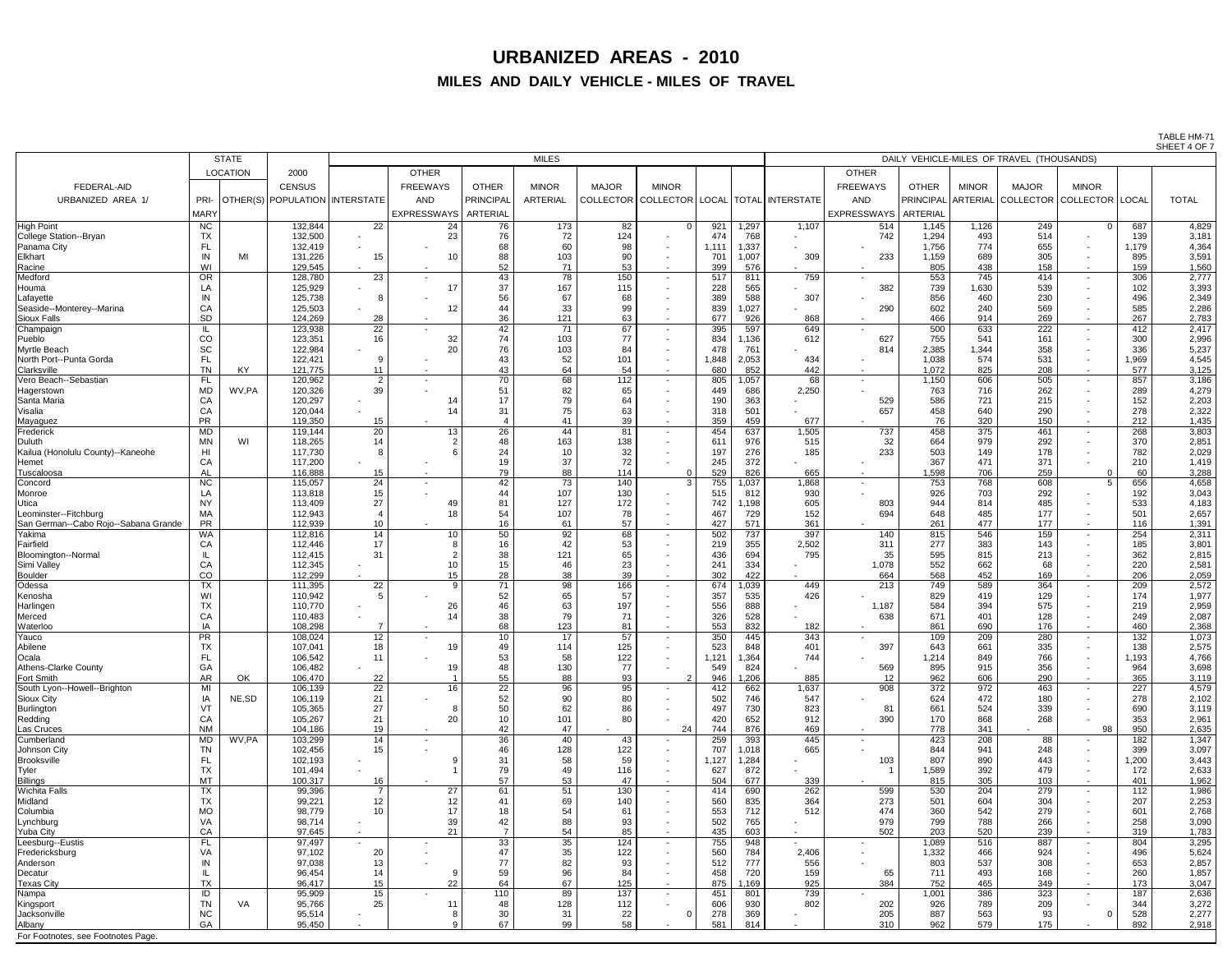TABLE HM-71 SHEET 5 OF 7

|                                    |                 | <b>STATE</b>    |                                       | <b>MILES</b>    |                    |                       |              |              |                                            |            |            | - - - - -<br>DAILY VEHICLE-MILES OF TRAVEL (THOUSANDS)        |                 |                 |              |                                              |                          |            |                |
|------------------------------------|-----------------|-----------------|---------------------------------------|-----------------|--------------------|-----------------------|--------------|--------------|--------------------------------------------|------------|------------|---------------------------------------------------------------|-----------------|-----------------|--------------|----------------------------------------------|--------------------------|------------|----------------|
|                                    |                 | <b>LOCATION</b> | 2000                                  |                 | <b>OTHER</b>       |                       |              |              |                                            |            |            |                                                               | <b>OTHER</b>    |                 |              |                                              |                          |            |                |
| <b>FEDERAL-AID</b>                 |                 |                 | <b>CENSUS</b>                         |                 | <b>FREEWAYS</b>    | <b>OTHER</b>          | <b>MINOR</b> | <b>MAJOR</b> | <b>MINOR</b>                               |            |            |                                                               | <b>FREEWAYS</b> | <b>OTHER</b>    | <b>MINOR</b> | <b>MAJOR</b>                                 | <b>MINOR</b>             |            |                |
| URBANIZED AREA 1/                  |                 |                 | PRI- OTHER(S) POPULATION   INTERSTATE |                 | <b>AND</b>         |                       |              |              |                                            |            |            | PRINCIPAL ARTERIAL COLLECTOR COLLECTOR LOCAL TOTAL INTERSTATE | <b>AND</b>      |                 |              | PRINCIPAL ARTERIAL COLLECTOR COLLECTOR LOCAL |                          |            | <b>TOTAL</b>   |
|                                    | <b>MARY</b>     |                 |                                       |                 | <b>EXPRESSWAYS</b> | <b>ARTERIAL</b>       |              |              |                                            |            |            |                                                               | EXPRESSWAYS     | <b>ARTERIAL</b> |              |                                              |                          |            |                |
| Yuma                               | AZ              | CA              | 94,950                                |                 |                    | 29                    | 34           | 62           | $\sim$                                     | 305        | 438        | 235                                                           |                 | 552             | 415          | 271                                          | $\sim$                   | 265        | 1,737          |
| Middletown                         | OH              |                 | 94,355                                |                 |                    | 29                    | 31           | 48           |                                            | 381        | 494        | 428                                                           | $\sim$          | 363             | 306          | 269                                          |                          | 730        | 2,096          |
| Burlington                         | <b>NC</b>       |                 | 94,248                                |                 |                    | 19                    | 68           | 115          |                                            | 524        | 740        | 1,553                                                         |                 | 236             | 624          | 460                                          | $\overline{2}$           | 358        | 3,233          |
| Greeley                            | CO              |                 | 93,879                                |                 | 27                 | 25                    | 78           | 59           |                                            | 407        | 597        |                                                               | 62 <sub>C</sub> | 357             | 587          | 165                                          |                          | 192        | 1,920          |
| Bloomington                        | IN              |                 | 92,456                                |                 |                    | 35 <sub>1</sub>       | 49           | 60           | $\sim$                                     | 310        | 463        |                                                               | 230             | 500             | 344          | 198                                          | $\sim$                   | 396        | 1,668          |
| <b>Grand Junction</b><br>Holland   | CO<br>MI        |                 | 92,362<br>91,921                      | 15<br>12        |                    | 45<br>35              | 50<br>74     | 73<br>42     | $\overline{\phantom{0}}$                   | 527<br>359 | 709<br>525 | 288<br>242                                                    | 42              | 867<br>652      | 325<br>636   | 302<br>146                                   | $\sim$                   | 198<br>178 | 1,981<br>1,896 |
| <b>Eau Claire</b>                  | WI              |                 | 91,393                                | 12              | 28                 | 56                    | 76           | 122          | $\overline{\phantom{a}}$                   | 565        | 858        | 314                                                           | 584             | 795             | 418          | 277                                          |                          | 72         | 2,460          |
| St. Cloud                          | <b>MN</b>       |                 | 91,305                                |                 |                    | 48                    | 86           | 69           | $\blacksquare$                             | 451        | 660        | 206                                                           |                 | 1,095           | 730          | 198                                          |                          | 300        | 2,533          |
| Rochester                          | <b>MN</b>       |                 | 91,271                                |                 | 17                 | 34                    | 77           | 45           | $\sim$                                     | 411        | 583        |                                                               | 693             | 619             | 479          | 137                                          | $\sim$                   | 340        | 2,268          |
| <b>Warner Robins</b>               | GA              |                 | 90,838                                | ົ               |                    | 47                    | 73           | 31           | $\sim$                                     | 527        | 680<br>617 | 143                                                           |                 | 847<br>480      | 604<br>676   | 73                                           | $\sim$                   | 915<br>510 | 2,581          |
| Muncie<br>Vacaville                | IN<br>CA        |                 | 90,673<br>90,264                      | 10              | 13                 | 9                     | 99<br>29     | 59<br>32     | $\overline{\phantom{a}}$<br>$\blacksquare$ | 400<br>260 | 340        | 1,047                                                         | 156             | 198             | 363          | 197<br>137                                   | $\sim$                   | 220        | 2,020<br>1,965 |
| La Crosse                          | WI              | <b>MN</b>       | 89,966                                | 15              | 12                 | 47                    | 65           | 80           | $\overline{\phantom{a}}$                   | 455        | 674        | 380                                                           | 232             | 824             | 456          | 183                                          |                          | 70         | 2,144          |
| Springfield                        | OH              |                 | 89,684                                |                 |                    | 13 <sup>°</sup>       | 67           | 52           | $\sim$                                     | 336        | 484        | 513                                                           | 120             | 137             | 628          | 294                                          | $\overline{\phantom{0}}$ | 444        | 2,136          |
| Lawton                             | OK              |                 | 89,556                                | 12 <sup>°</sup> |                    | 40                    | 44           | 28           | $\overline{\phantom{0}}$                   | 328        | 459        | 205                                                           | 123             | 641             | 315          | 122                                          | $\overline{\phantom{0}}$ | 509        | 1,914          |
| The Woodlands<br>Chico             | <b>TX</b><br>CA |                 | 89,445<br>89,221                      |                 |                    | 10 <sup>°</sup><br>27 | 35<br>43     | 58<br>36     | $\overline{\phantom{0}}$                   | 378<br>187 | 490<br>300 | 1,524                                                         | 330             | 239<br>440      | 696<br>414   | 279<br>159                                   |                          | 118<br>146 | 2,856<br>1,489 |
| Vineland                           | <b>NJ</b>       |                 | 88,724                                |                 | 20                 | 19                    | 117          | 77           | $\overline{\phantom{0}}$                   | 451        | 684        |                                                               | 555             | 201             | 1,029        | 370                                          |                          | 309        | 2,463          |
| Gainesville                        | GA              |                 | 88,680                                | 14              |                    | 41                    | 84           | 54           | $\overline{\phantom{0}}$                   | 613        | 807        | 679                                                           | 34              | 840             | 769          | 145                                          | $\sim$                   | 1,007      | 3,475          |
| Jackson                            | MI              |                 | 88,050                                |                 | 16                 | 38                    | 81           | 61           | $\sim$                                     | 357        | 561        | 475                                                           | 281             | 428             | 549          | 204                                          | $\sim$                   | 242        | 2,178          |
| San Angelo                         | <b>TX</b>       |                 | 87,969                                |                 | 20                 | 25                    | 57           | 97           |                                            | 479        | 677        |                                                               | 455             | 214             | 448          | 326                                          |                          | 417        | 1,861          |
| Wheeling<br>Port Huron             | <b>WV</b><br>MI | OH              | 87,613<br>86,486                      | 22<br>13        | 14                 | 36<br>35              | 58<br>89     | 88<br>58     | $\overline{\phantom{a}}$                   | 434<br>335 | 653<br>533 | 830<br>293                                                    | 253<br>25       | 519<br>401      | 355<br>718   | 203<br>185                                   |                          | 282<br>223 | 2,441<br>1,846 |
| Parkersburg                        | <b>WV</b>       | OH              | 85,605                                |                 |                    | 34                    | 57           | 42           |                                            | 335        | 476        | 132                                                           |                 | 586             | 475          | 123                                          |                          | 151        | 1,468          |
| Iowa City                          | IA              |                 | 85,247                                | 13              |                    | 20                    | 61           | 41           |                                            | 314        | 449        | 599                                                           |                 | 391             | 578          | 152                                          |                          | 188        | 1,908          |
| Gilroy--Morgan Hill                | СA              |                 | 84,620                                |                 | 17                 | 16                    | 30           | 48           |                                            | 146        | 257        |                                                               | 1,522           | 213             | 185          | 240                                          |                          | 123        | 2,283          |
| Bellingham                         | WA              |                 | 84,324                                | 12              |                    | 19                    | 62           | 44           |                                            | 301        | 437        | 658                                                           |                 | 285             | 508          | 160                                          |                          | 199        | 1,810          |
| Greenville<br>Lodi                 | <b>NC</b><br>CA |                 | 84,059<br>83,735                      |                 |                    | 39<br>11              | 76<br>30     | 25<br>46     |                                            | 400<br>197 | 547<br>292 |                                                               | 98<br>475       | 896<br>188      | 978<br>248   | 202<br>178                                   |                          | 236<br>184 | 2,409<br>1,272 |
| Altoona                            | $\overline{PA}$ |                 | 82,520                                | 15              |                    | 40                    | 38           | 63           | $\overline{\phantom{0}}$                   | 342        | 498        | 319                                                           |                 | 501             | 324          | 170                                          |                          | 115        | 1,429          |
| Charlottesville                    | VA              |                 | 81,449                                |                 |                    | 30                    | 30           | 44           |                                            | 194        | 313        | 304                                                           | 273             | 945             | 361          | 217                                          |                          | 177        | 2,278          |
| Dover--Rochester                   | <b>NH</b>       | ME              | 80,456                                |                 | 15                 | 24                    | 66           | 39           |                                            | 265        | 409        |                                                               | 487             | 417             | 645          | 185                                          |                          | 226        | 1,960          |
| Santa Fe                           | <b>NM</b>       |                 | 80,337                                | 13              |                    | 56                    | 56           |              | 52                                         | 494        | 671        | 314                                                           |                 | 1,085           | 331          |                                              | 178                      | 436        | 2,343          |
| Slidell<br>Napa                    | LA<br>CA        |                 | 79,926<br>79,867                      | 31              | 10                 | 11<br>15              | 42<br>21     | 48<br>40     | $\blacksquare$                             | 300<br>167 | 432<br>254 | 1,537                                                         | 431             | 202<br>263      | 519<br>208   | 206<br>196                                   |                          | 95<br>141  | 2,559<br>1,239 |
| Mansfield                          | OH              |                 | 79,698                                |                 | 17                 | 32                    | 69           | 69           |                                            | 345        | 541        | 354                                                           | 372             | 315             | 365          | 224                                          |                          | 124        | 1,755          |
| Lawrence                           | <b>KS</b>       |                 | 79,647                                |                 |                    | 34                    | 40           | 53           |                                            | 306        | 450        | 221                                                           | 107             | 579             | 247          | 164                                          |                          | 202        | 1,518          |
| <b>Terre Haute</b>                 | IN              |                 | 79,376                                |                 |                    | 55                    | 73           | 84           |                                            | 465        | 691        | 384                                                           |                 | 740             | 505          | 301                                          |                          | 592        | 2,522          |
| <b>Battle Creek</b><br>Fajardo     | MI<br><b>PR</b> |                 | 79,135                                | 16<br>17        |                    | 34                    | 77<br>15     | 58<br>46     |                                            | 405<br>229 | 592<br>312 | 676<br>473                                                    |                 | 410<br>67       | 614<br>109   | 173<br>132                                   |                          | 248<br>86  | 2,128<br>867   |
| Alexandria                         | LA              |                 | 78,595<br>78,504                      | 13              |                    | 48                    | 61           | 77           |                                            | 437        | 643        | 207                                                           | 204             | 842             | 336          | 238                                          |                          | 143        | 1,970          |
| Longview                           | <b>TX</b>       |                 | 78,070                                |                 |                    | 63                    | 62           | 54           |                                            | 440        | 624        | 121                                                           |                 | 1,072           | 496          | 189                                          |                          | 195        | 2,073          |
| Mauldin--Simpsonville              | <b>SC</b>       |                 | 77,831                                |                 |                    | 20                    | 18           | 99           |                                            | 185        | 338        | 612                                                           | 47              | 256             | 290          | 484                                          |                          | 139        | 1,827          |
| Guayama                            | <b>PR</b>       |                 | 77,755                                |                 |                    | 9                     | 28           | 32           |                                            | 291        | 363        | 53                                                            |                 | 197             | 272          | 89                                           |                          | 68         | 679            |
| St. Joseph<br>Logan                | <b>MO</b><br>UT | KS.             | 77,231<br>76,187                      | 15              |                    | 39<br>26              | 37<br>57     | 49<br>49     |                                            | 415<br>846 | 563<br>978 | 287                                                           | 110             | 381<br>519      | 195<br>345   | 160<br>141                                   |                          | 349<br>811 | 1,491<br>1,816 |
| Johnstown                          | PA              |                 | 76,113                                |                 | 12                 | 34                    | 51           | 67           |                                            | 346        | 509        |                                                               | 237             | 297             | 275          | 194                                          |                          | 102        | 1,104          |
| Anniston                           | AL              |                 | 75,840                                | 12              |                    | 35                    | 105          | 107          |                                            | 988        | ,246       | 441                                                           |                 | 757             | 727          | 223                                          |                          | 683        | 2,830          |
| Livermore                          | CA              |                 | 75,202                                |                 |                    | 11                    | 27           | 54           |                                            | 190        | 292        | 1,403                                                         |                 | 322             | 422          | 313                                          |                          | 161        | 2,620          |
| <b>Bismarck</b>                    | <b>ND</b>       |                 | 74,991                                | 12<br>16        |                    | 35                    | 63           | 70           |                                            | 205        | 385        | 253                                                           |                 | 416             | 378          | 173                                          |                          | 128        | 1,349          |
| Coeur d'Alene<br>St. Charles       | ID<br>MD        |                 | 74,800<br>74,765                      |                 |                    | 27<br>24              | 85<br>30     | 91<br>22     |                                            | 329<br>257 | 549<br>336 | 663                                                           | 70              | 446<br>878      | 550<br>333   | 278<br>160                                   |                          | 189<br>154 | 2,126<br>1,595 |
| Lima                               | OH              |                 | 74,071                                | $\Lambda$       |                    | 28                    | 56           | 49           |                                            | 342        | 487        | 478                                                           |                 | 301             | 334          | 209                                          |                          | 457        | 1,779          |
| <b>Bay City</b>                    | MI              |                 | 74,048                                |                 |                    | 30                    | 78           | 56           |                                            | 294        | 473        | 327                                                           | 158             | 460             | 502          | 145                                          |                          | 212        | 1,804          |
| Weirton--Steubenville              | <b>WV</b>       | OH, PA          | 73,710                                |                 | 41                 | 27                    | 58           | 73           |                                            | 357        | 556        |                                                               | 725             | 369             | 284          | 165                                          |                          | 212        | 1,755          |
| Pottstown                          | PA              |                 | 73,597                                |                 |                    | 47                    | 17           | 80           |                                            | 351        | 505        |                                                               | 426             | 650             | 143          | 263                                          |                          | 197        | 1,680          |
| Lake Jackson--Angleton<br>Longmont | TX<br>CO        |                 | 73,416<br>72,929                      |                 | 18                 | 54<br>30              | 44<br>37     | 105<br>45    |                                            | 346<br>239 | 567<br>354 |                                                               | 393<br>122      | 512<br>575      | 307<br>279   | 311<br>121                                   |                          | 97<br>122  | 1,620<br>1,220 |
| Texarkana                          | <b>TX</b>       | AR              | 72,288                                | 16              | 16                 | 62                    | 68           | 146          |                                            | 564        | 872        | 496                                                           | 237             | 769             | 311          | 259                                          |                          | 130        | 2,202          |
| Joplin                             | <b>MO</b>       |                 | 72,089                                | 8               |                    | 36                    | 67           | 52           | $\sim$                                     | 442        | 614        | 235                                                           | 106             | 601             | 453          | 132                                          |                          | 462        | 1,989          |
| Temple                             | <b>TX</b>       |                 | 71,937                                | 17              |                    | 35                    | 65           | 121          | $\sim$                                     | 586        | 824        | 1,211                                                         |                 | 591             | 664          | 332                                          |                          | 323        | 3,120          |
| <b>State College</b>               | <b>PA</b>       |                 | 71,301                                |                 | 5                  | 26                    | 25           | 39           |                                            | 204        | 306        | 201                                                           | 106             | 346             | 174          | 191                                          |                          | 53         | 1,070          |
| Florence<br>Oshkosh                | AL<br>WI        |                 | 71,299<br>71,070                      |                 | 11                 | 39<br>28              | 57<br>44     | 62<br>61     | $\sim$                                     | 621<br>238 | 778<br>382 |                                                               | 621             | 733<br>302      | 387<br>260   | 160<br>153                                   |                          | 765<br>81  | 2,044<br>1,417 |
| Anderson                           | <b>SC</b>       |                 | 70,436                                |                 |                    | 65                    | 62           | 101          | $\sim$                                     | 381        | 612        | 188                                                           |                 | 817             | 384          | 278                                          |                          | 147        | 1,813          |
| Rock Hill                          | <b>SC</b>       |                 | 70,007                                |                 | -3                 | 49                    | 43           | 80           | $\sim$                                     | 270        | 453        | 599                                                           | 65              | 774             | 351          | 313                                          |                          | 111        | 2,213          |
| Newark                             | OH              |                 | 70,001                                |                 | 10                 | 23                    | 22           | 58           |                                            | 290        | 403        | 14                                                            | 353             | 379             | 201          | 259                                          |                          | 374        | 1,581          |
| Hightstown                         | <b>NJ</b>       |                 | 69,977                                |                 |                    | 21 <sup>1</sup>       | 35           | 31           |                                            | 200        | 291        | 534                                                           |                 | 472             | 293          | 115                                          |                          | 88         | 1,502          |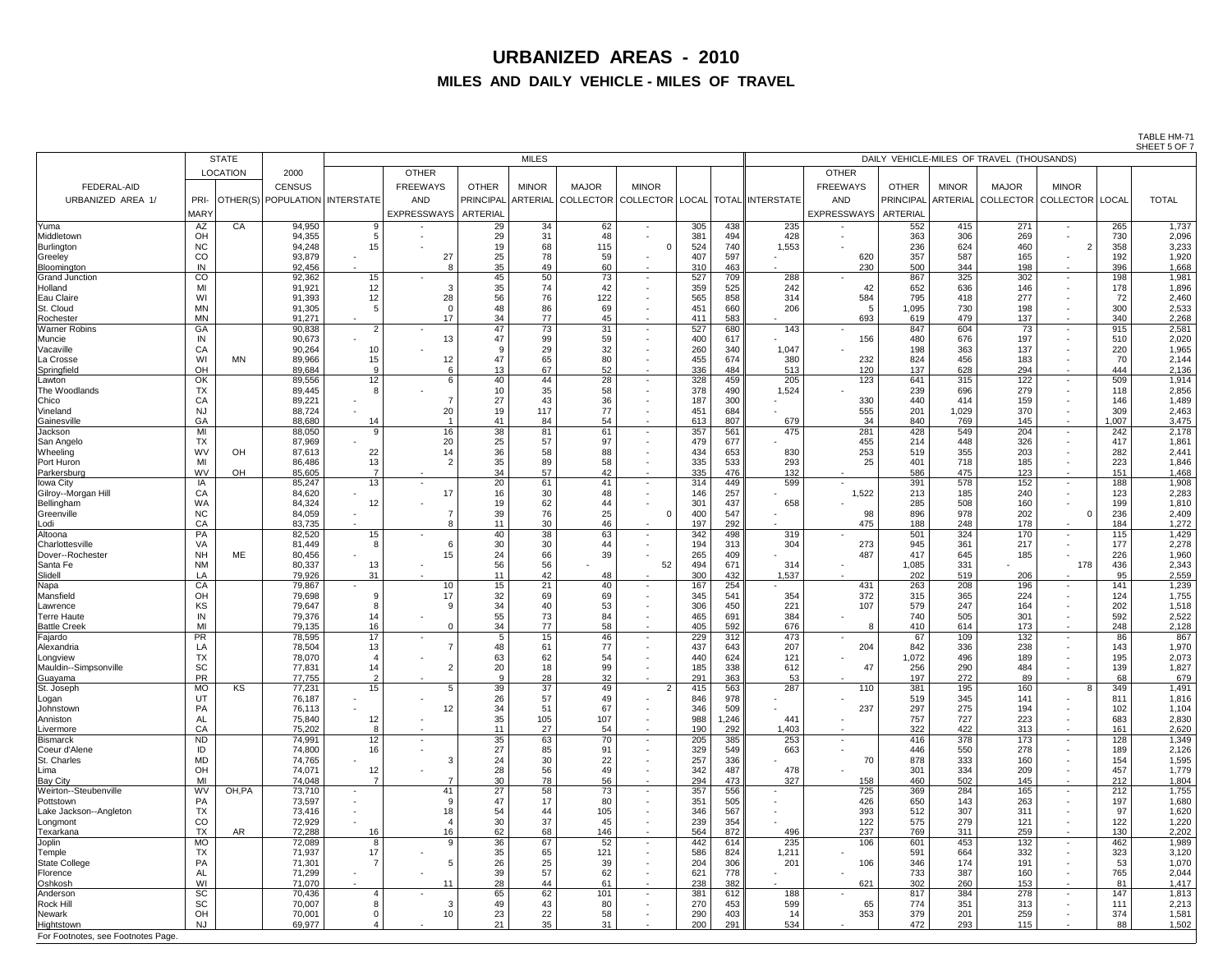TABLE HM-71 SHEET 6 OF 7

|                                 | <b>STATE</b>           |                                    | <b>MILES</b>           |                        |                       |              |                                                                   |                                                      |            |            | DAILY VEHICLE-MILES OF TRAVEL (THOUSANDS) |                  |                 |              |                                              |                          |            |                |  |
|---------------------------------|------------------------|------------------------------------|------------------------|------------------------|-----------------------|--------------|-------------------------------------------------------------------|------------------------------------------------------|------------|------------|-------------------------------------------|------------------|-----------------|--------------|----------------------------------------------|--------------------------|------------|----------------|--|
|                                 | <b>LOCATION</b>        | 2000                               |                        | <b>OTHER</b>           |                       |              |                                                                   |                                                      |            |            |                                           | <b>OTHER</b>     |                 |              |                                              |                          |            |                |  |
| <b>FEDERAL-AID</b>              |                        | <b>CENSUS</b>                      |                        | <b>FREEWAYS</b>        | <b>OTHER</b>          | <b>MINOR</b> | <b>MAJOR</b>                                                      | <b>MINOR</b>                                         |            |            |                                           | <b>FREEWAYS</b>  | <b>OTHER</b>    | <b>MINOR</b> | <b>MAJOR</b>                                 | <b>MINOR</b>             |            |                |  |
| URBANIZED AREA 1/               | PRI-                   | OTHER(S)   POPULATION   INTERSTATE |                        | <b>AND</b>             |                       |              | PRINCIPAL ARTERIAL COLLECTOR COLLECTOR   LOCAL   TOTAL INTERSTATE |                                                      |            |            |                                           | <b>AND</b>       |                 |              | PRINCIPAL ARTERIAL COLLECTOR COLLECTOR LOCAL |                          |            | <b>TOTAL</b>   |  |
|                                 | <b>MARY</b>            |                                    |                        | EXPRESSWAYS   ARTERIAL |                       |              |                                                                   |                                                      |            |            |                                           | EXPRESSWAYS      | <b>ARTERIAL</b> |              |                                              |                          |            |                |  |
| <b>Turlock</b>                  | CA                     | 69,507                             | $\sim$                 |                        | $\overline{0}$        | $\mathbf{3}$ | 19                                                                | $\sim$                                               | 121        | 149        | $\sim$ 100 $\mu$                          | 383              | 26              | 27           | 44                                           | $\sim$                   | 103        | 584            |  |
| Missoula                        | <b>MT</b>              | 69,491                             | 10                     |                        | 21                    | 35           | 52                                                                | $\blacksquare$                                       | 357        | 474        | 178                                       |                  | 435             | 250          | 140                                          |                          | 280        | 1,284          |  |
| Florida--Barceloneta--Bajadero  | <b>PR</b>              | 68,811                             | 11                     |                        | 15                    | 28           | 32                                                                | $\blacksquare$                                       | 89         | 176        | 555                                       |                  | 333             | 210          | 101                                          |                          | 54         | 1,253          |  |
| Sheboygan                       | WI                     | 68,600                             |                        |                        | 18                    |              | 46                                                                | $\overline{\phantom{0}}$                             | 286        | 409        | 192                                       | 82               | 217             | 281          | 139                                          |                          | 64         | 975            |  |
| Wausau                          | WI<br><b>WY</b>        | 68,221                             | 10                     | 21                     | 33                    | 70           | 88                                                                | $\sim$                                               | 472        | 694        | 257                                       | 447              | 431             | 382          | 180                                          | $\overline{\phantom{0}}$ | 88         | 1,785          |  |
| Cheyenne 2/<br>Avondale         | AZ                     | 66,022<br>65,251                   | 33                     |                        | 48<br>47              | 28<br>96     | 124<br>13                                                         | $\sim$<br>$\sim$                                     | 480<br>476 | 713<br>641 | 502<br>936                                | $\sim$           | 557<br>715      | 152<br>890   | 296<br>47                                    | $\overline{\phantom{0}}$ | 335<br>618 | 1,843<br>3,206 |  |
| Owensboro                       | KY                     | 65,086                             |                        | 10                     | 21                    | 42           | 44                                                                | $\sim$                                               | 301        | 417        |                                           | 231              | 365             | 373          | 185                                          |                          | 187        | 1,342          |  |
| Florence                        | <b>SC</b>              | 65,073                             | 14                     |                        | 38                    | 54           | 72                                                                | $\overline{\phantom{0}}$                             | 307        | 488        | 540                                       | 38               | 659             | 506          | 300                                          |                          | 116        | 2,159          |  |
| Elmira                          | <b>NY</b>              | 65,044                             | 13                     |                        | 37                    | 56           | 62                                                                | $\overline{\phantom{0}}$                             | 284        | 452        | 349                                       | 26               | 395             | 353          | 179                                          | $\sim$                   | 228        | 1,530          |  |
| <b>Idaho Falls</b>              | ID                     | 65,034                             | 5<br>14                | 11                     | 36<br>31              | 47<br>47     | 38<br>55                                                          | $\sim$                                               | 266<br>433 | 391<br>592 | 72<br>363                                 | $\sim$           | 471<br>428      | 400<br>401   | 143<br>133                                   | $\blacksquare$           | 225<br>167 | 1,310          |  |
| Rapid City<br>Watsonville       | <b>SD</b><br>CA        | 64,504<br>66,780                   |                        |                        | 10                    | 16           | 40                                                                | $\overline{\phantom{0}}$<br>$\blacksquare$           | 106        | 175        |                                           | 103<br>117       | 183             | 164          | 305                                          |                          | 80         | 1,596<br>850   |  |
| Michigan City                   | IN<br>MI               | 66,500                             |                        |                        | 53                    | 67           | 86                                                                | $\sim$                                               | 370        | 586        | 355                                       |                  | 556             | 483          | 296                                          |                          | 468        | 2,159          |  |
| <b>Janesville</b>               | WI                     | 66,199                             |                        |                        | 41                    | 61           | 48                                                                | $\sim$                                               | 322        | 485        | 459                                       | 91               | 410             | 327          | 104                                          |                          | 173        | 1,565          |  |
| <b>Davis</b>                    | CA                     | 66,034                             | $\mathbf{r}$           | ົດ                     | 5                     | 28           | 27                                                                | $\sim$                                               | 113        | 180        | 379                                       | 82               | 92              | 233          | 119                                          |                          | 97         | 1,002          |  |
| Dubuque<br>Jackson              | IA<br><b>TN</b>        | 66,022<br>65,251                   | -11                    |                        | 35<br>36              | 52<br>54     | 33<br>53                                                          | $\sim$                                               | 266<br>297 | 386<br>451 | 528                                       |                  | 500<br>737      | 343<br>490   | 104<br>229                                   |                          | 216<br>326 | 1,163          |  |
| Kankakee                        |                        | 65,086                             | 14                     |                        | 33                    | 55           | 44                                                                | $\blacksquare$                                       | 270        | 415        | 375                                       |                  | 431             | 257          | 101                                          |                          | 204        | 2,310<br>1,368 |  |
| Dover                           | DE                     | 65,073                             |                        | 16                     |                       | 48           | 61                                                                |                                                      | 304        | 436        | $\overline{\phantom{a}}$                  | 438              | 263             | 850          | 254                                          |                          | 226        | 2,032          |  |
| Westminster                     | <b>MD</b>              | 65,044                             |                        |                        | 44                    | 19           | 62                                                                | $\blacksquare$                                       | 281        | 407        |                                           |                  | 1,105           | 143          | 159                                          |                          | 184        | 1,590          |  |
| Radcliff--Elizabethtown         | <b>KY</b>              | 65,034                             |                        |                        | 26                    | 30           | 20                                                                | $\sim$                                               | 414        | 495        | 163                                       | 23               | 615             | 274          | 85                                           |                          | 255        | 1,414          |  |
| <b>Great Falls</b><br>Sumter    | <b>MT</b><br><b>SC</b> | 64,504<br>64,387                   |                        |                        | 31<br>38              | 36<br>54     | 46<br>77                                                          | $\overline{\phantom{0}}$                             | 307<br>315 | 428<br>489 | 77                                        | 64               | 392<br>544      | 161<br>339   | 93<br>250                                    |                          | 242<br>152 | 965<br>1,350   |  |
| Kokomo                          | IN                     | 64,320                             |                        |                        | 17                    | 73           | 64                                                                |                                                      | 270        | 424        |                                           |                  | 375             | 520          | 211                                          |                          | 345        | 1,451          |  |
| Lebanon                         | <b>PA</b>              | 63,739                             |                        |                        | 29                    | 20           | 43                                                                |                                                      | 280        | 372        |                                           |                  | 385             | 138          | 171                                          |                          | 143        | 837            |  |
| Mandeville--Covington           | LA                     | 63,681                             |                        |                        | 15                    |              | 25                                                                |                                                      | 119        | 213        | 538                                       |                  | 573             | 646          | 98                                           |                          | 43         | 1,897          |  |
| Camarillo                       | CA                     | 62,866                             |                        |                        |                       |              | 25                                                                |                                                      | 143        | 221        |                                           | 944              | 71              | 380          | 150                                          |                          | 136        | 1,681          |  |
| St. George<br>Pocatello         | UT<br>ID               | 62,798<br>62,630                   | 21<br>15               |                        | 37                    | 57<br>43     | 42<br>31                                                          |                                                      | 470<br>247 | 604<br>373 | 653<br>279                                |                  | 188<br>373      | 744<br>222   | 183<br>77                                    |                          | 757<br>285 | 2,525<br>1,235 |  |
| Prescott                        | AZ                     | 62,498                             |                        |                        | 28                    | 36           | 74                                                                |                                                      | 695        | 833        |                                           | $\sim$           | 588             | 486          | 231                                          |                          | 1,028      | 2,333          |  |
| Benton Harbor--St. Joseph       | MI                     | 61,909                             | 18                     |                        | 34                    | 60           | 41                                                                |                                                      | 294        | 447        | 882                                       |                  | 353             | 389          | 124                                          |                          |            | 1,748          |  |
| Gadsden                         | AL                     | 61,745                             |                        |                        | 66                    | 59           | 95                                                                |                                                      | 685        | 921        | 272                                       |                  | 1,050           | 296          | 191                                          |                          | 586        | 2,394          |  |
| <b>Rocky Mount</b><br>Victoria  | <b>NC</b><br><b>TX</b> | 61,709<br>61,657                   |                        | 14<br>25               | 26<br>37              | 62<br>37     | 31<br>37                                                          |                                                      | 289<br>355 | 424<br>492 | 80                                        | 428<br>360       | 326<br>488      | 445<br>369   | 138<br>115                                   |                          | 90<br>181  | 1,507<br>1,513 |  |
| Hattiesburg                     | <b>MS</b>              | 61,529                             | 10                     |                        | 40                    | 70           | 62                                                                | $\sim$                                               | 448        | 631        | 361                                       |                  | 919             | 410          | 182                                          |                          | 248        | 2,120          |  |
| Dothan                          | <b>AL</b>              | 61,465                             |                        |                        | 50                    | 128          | 60                                                                |                                                      | 536        | 774        |                                           |                  | 989             | 589          | 164                                          |                          | 589        | 2,331          |  |
| Longview                        | <b>WA</b><br><b>OR</b> | 60,792                             |                        |                        | 27                    |              | 52                                                                | $\overline{\phantom{0}}$                             | 222        | 353        | 391                                       | 80               | 363             | 237          | 125                                          |                          | 142        | 1,337          |  |
| Lafayette--Louisville           | CO                     | 60,443                             |                        |                        | 18                    |              | 33                                                                |                                                      | 265        | 362        |                                           | 315              | 386             | 348          | 144                                          |                          | 133        | 1,326          |  |
| Porterville<br>Auburn           | CA<br>AL               | 60,387<br>60,261                   | 17                     | 13                     | 39                    | 39<br>66     | 18<br>57                                                          |                                                      | 137<br>598 | 212<br>776 | 632                                       | 245              | 46<br>514       | 241<br>430   | 50<br>113                                    |                          | 116<br>561 | 699<br>2,249   |  |
| Petaluma                        | CA                     | 60,137                             |                        |                        |                       |              |                                                                   |                                                      | 108        | 121        |                                           | 325              | 19              |              | 71                                           |                          | 91         | 506            |  |
| Salisbury                       | <b>MD</b><br>DE        | 59,958                             |                        | 20                     | 22                    | 42           | 59                                                                |                                                      | 330        | 473        |                                           | 522              | 445             | 274          | 249                                          |                          | 220        | 1,711          |  |
| <b>Tracy</b>                    | CA                     | 59,426                             |                        |                        |                       |              | 3                                                                 |                                                      | 108        | 117        | $\overline{2}$                            |                  | 104             |              | 10                                           |                          | 92         | 211            |  |
| Bangor<br>Williamsport          | ME<br><b>PA</b>        | 59,020<br>58,983                   | 16<br>15 <sub>15</sub> |                        | 22<br>41              | 53           | 62<br>56                                                          |                                                      | 263<br>288 | 411<br>459 | 427<br>465                                | 104              | 284<br>587      | 481<br>402   | 311<br>109                                   |                          | 204<br>129 | 1,707<br>1,797 |  |
| <b>Pine Bluff</b>               | AR                     | 58,693                             | 14                     |                        | 30                    | 64           | 44                                                                |                                                      | 564        | 717        | 348                                       |                  | 312             | 370          | 110                                          |                          | 329        | 1,473          |  |
| <b>Bristol</b>                  | <b>TN</b><br>VA        | 58,584                             | 20                     |                        | 48                    | 64           | 80                                                                |                                                      | 409        | 621        | 701                                       |                  | 677             | 399          | 207                                          |                          | 227        | 2,211          |  |
| Uniontown--Connellsville        | PA                     | 58,472                             |                        | 44                     | 28                    | 30           | 87                                                                |                                                      | 295        | 484        |                                           | 339              | 342             | 175          | 208                                          |                          | 88         | 1,152          |  |
| <b>Bowling Green</b>            | <b>KY</b>              | 58,442                             |                        |                        | 29                    | 21           | 37                                                                |                                                      | 346        | 449        | 385                                       | 127              | 614             | 311          | 241                                          |                          | 277        | 1,955          |  |
| Rome<br><b>Carson City</b>      | GA<br><b>NV</b>        | 58,314<br>58,287                   |                        | $\mathbf{3}$           | 45<br>10 <sup>°</sup> | 57<br>29     | 96                                                                | 67                                                   | 399<br>184 | 599<br>296 |                                           | 70<br>150        | 835<br>256      | 413<br>364   | 177<br>$\overline{0}$                        | 176                      | 683<br>97  | 2,177<br>1,043 |  |
| Corvallis                       | <b>OR</b>              | 58,263                             |                        |                        | 25                    | 36           |                                                                   |                                                      | 205        | 313        |                                           |                  | 299             | 284          | 114                                          |                          | 98         | 795            |  |
| Cleveland                       | <b>TN</b>              | 58,229                             | 10                     |                        | 27                    | 56           | 33                                                                |                                                      | 390        | 522        | 436                                       | 138              | 463             | 392          | 116                                          |                          | 350        | 1,896          |  |
| Madera                          | CA                     | 58,192                             |                        |                        |                       | 10           |                                                                   |                                                      | 81         | 100        |                                           | 105              |                 | 42           | -8                                           |                          | 68         | 223            |  |
| Goldsboro                       | <b>NC</b><br><b>WY</b> | 58,027<br>57,915                   | 12                     |                        | 20<br>39              | 81<br>38     | 37<br>66                                                          |                                                      | 293<br>309 | 444<br>467 | 60<br>142                                 | 268<br>27        | 408<br>457      | 605<br>253   | 153<br>240                                   | 428                      | 162        | 1,656<br>1,547 |  |
| Casper /2<br>Dalton             | GА                     | 57,666                             |                        |                        | 28                    | 69           | 58                                                                | $\overline{\phantom{0}}$                             | 415        | 573        | 224                                       |                  | 504             | 563          | 182                                          |                          | 732        | 2,205          |  |
| Valdosta                        | GA                     | 57,647                             | 15                     |                        | 39                    | 64           | 38                                                                |                                                      | 347        | 503        | 655                                       |                  | 457             | 602          | 153                                          |                          | 602        | 2,468          |  |
| <b>Glens Falls</b>              | <b>NY</b>              | 57,627                             | 16 <sup>°</sup>        |                        | 39                    | 79           | 70                                                                | $\sim$                                               | 321        | 527        | 662                                       | $\sim$           | 479             | 441          | 201                                          |                          | 240        | 2,024          |  |
| <b>Bend</b>                     | OR                     | 57,525                             | $\sim$                 |                        | 28                    | 57           | 52                                                                |                                                      | 303        | 441        |                                           | $\sim$           | 557             | 457          | 173                                          |                          | 209        | 1,395          |  |
| Blacksburg                      | VA<br>AZ               | 57,236<br>57,050                   |                        | 13                     | 6<br>17               | 29<br>23     | 14<br>65                                                          | $\overline{\phantom{0}}$<br>$\overline{\phantom{0}}$ | 216<br>183 | 282<br>307 | 213<br>491                                | 360              | 81<br>348       | 386<br>239   | 39<br>286                                    |                          | 172<br>130 | 1,251<br>1,493 |  |
| Flagstaff<br><b>Grand Forks</b> | <b>ND</b><br>MN        | 56,573                             |                        |                        | 24                    | 42           | 46                                                                | $\sim$                                               | 164        | 279        | 41                                        |                  | 358             | 174          | 106                                          |                          | 129        | 808            |  |
| Monessen                        | PA                     | 56,508                             | 17                     |                        | 22                    | 63           | 63                                                                |                                                      | 457        | 628        | 456                                       | 52               | 208             | 299          | 161                                          |                          | 149        | 1,325          |  |
| <b>Beloit</b>                   | WI                     | 56,462                             | 9                      |                        | 38                    | 55           | 33                                                                | $\sim$                                               | 297        | 432        | 348                                       | $\sim$ 100 $\mu$ | 358             | 245          | 80                                           |                          | 174        | 1,204          |  |
| Sherman                         | <b>TX</b>              | 56,168                             |                        | 29                     | 10 <sup>°</sup>       | 58           | 76                                                                | $\sim$                                               | 473        | 647        |                                           | 783              | 134             | 362          | 145                                          |                          | 88         | 1,512          |  |
| Morgantown<br><b>DeKalb</b>     | <b>WV</b>              | 55,997<br>55,805                   | 12                     |                        | 22<br>25              | 34<br>59     | 54<br>23                                                          | $\sim$                                               | 189<br>215 | 311<br>327 | 388<br>138                                |                  | 382<br>271      | 316<br>370   | 167<br>70                                    |                          | 53<br>183  | 1,306<br>1,033 |  |
|                                 |                        |                                    |                        |                        |                       |              |                                                                   |                                                      |            |            |                                           |                  |                 |              |                                              |                          |            |                |  |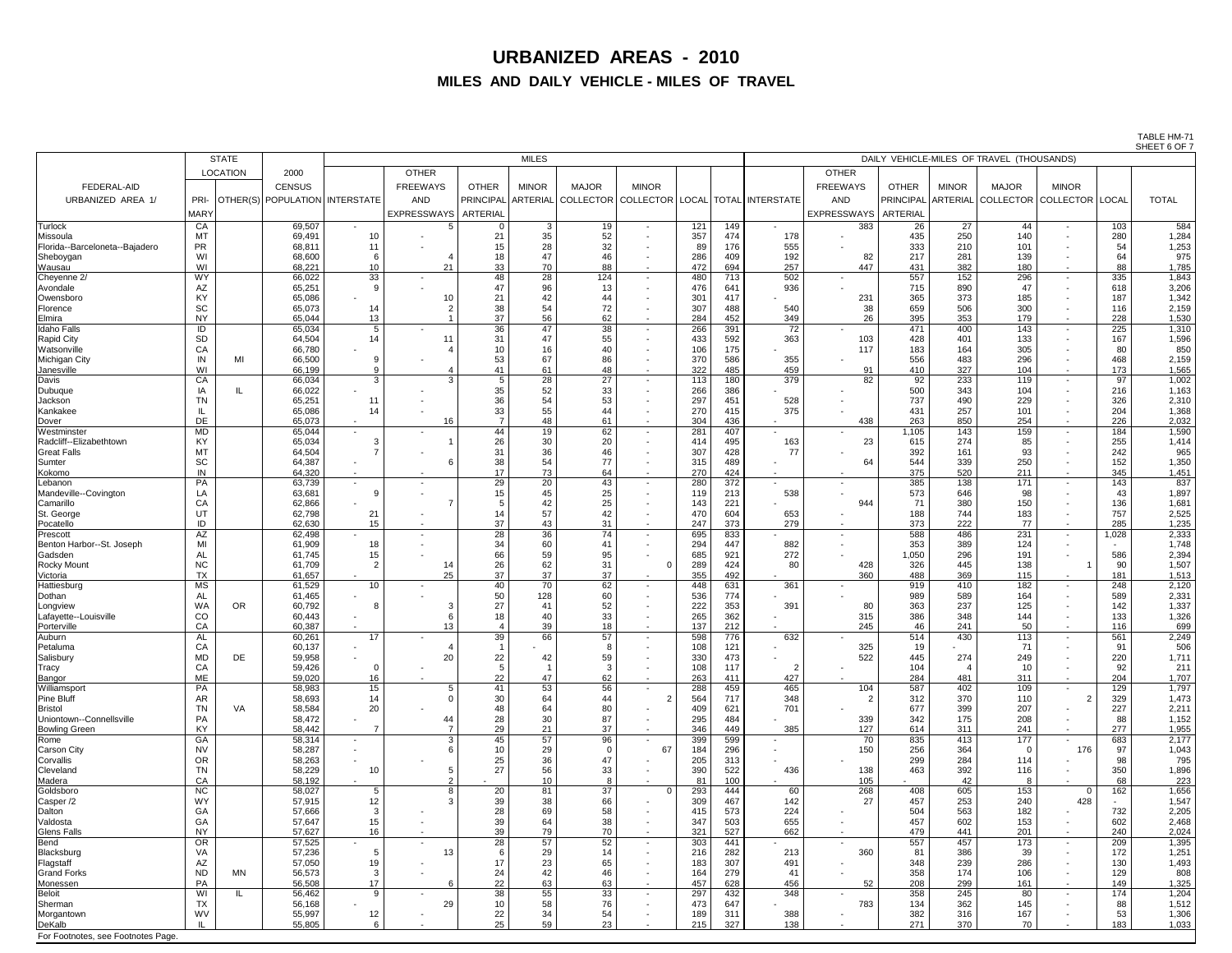TABLE HM-71

|                                             |                 |                 |                                |        |                        |                    |                |              |                     |              | SHEET 7 OF 7<br>DAILY VEHICLE-MILES OF TRAVEL (THOUSANDS) 2/ |                   |                             |              |              |                                        |              |            |                |
|---------------------------------------------|-----------------|-----------------|--------------------------------|--------|------------------------|--------------------|----------------|--------------|---------------------|--------------|--------------------------------------------------------------|-------------------|-----------------------------|--------------|--------------|----------------------------------------|--------------|------------|----------------|
|                                             |                 | <b>STATE</b>    |                                |        |                        |                    | <b>MILES</b>   |              |                     |              |                                                              |                   |                             |              |              |                                        |              |            |                |
|                                             |                 | <b>LOCATION</b> | 2000                           |        | <b>OTHER</b>           |                    |                |              |                     |              |                                                              |                   | <b>OTHER</b>                |              |              |                                        |              |            |                |
| <b>FEDERAL-AID</b>                          |                 |                 | <b>CENSUS</b>                  |        | <b>FREEWAYS</b>        | <b>OTHER</b>       | <b>MINOR</b>   | <b>MAJOR</b> | <b>MINOR</b>        |              |                                                              |                   | <b>FREEWAYS</b>             | <b>OTHER</b> | <b>MINOR</b> | <b>MAJOR</b>                           | <b>MINOR</b> |            |                |
|                                             |                 |                 |                                |        |                        |                    |                |              |                     |              |                                                              |                   |                             |              |              |                                        |              |            |                |
| URBANIZED AREA 1/                           | PRI-            |                 | OTHER(S) POPULATION INTERSTATE |        | AND                    | PRINCIPAL ARTERIAL |                |              | COLLECTOR COLLECTOR | <b>LOCAL</b> | <b>TOTAL</b>                                                 | <b>INTERSTATE</b> | <b>AND</b>                  |              |              | PRINCIPAL ARTERIAL COLLECTOR COLLECTOR |              | LOCAL      | <b>TOTAL</b>   |
|                                             | <b>MARY</b>     |                 |                                |        | EXPRESSWAYS   ARTERIAL |                    |                |              |                     |              |                                                              |                   | <b>EXPRESSWAYS ARTERIAL</b> |              |              |                                        |              |            |                |
| Lompoc                                      | CA              |                 | 55,667                         | $\sim$ |                        | 18                 | 11             | 34           | $\sim$              | 88           | 151                                                          | $\sim$            |                             | 135          | 71           | 117                                    |              | 71         | 394            |
| Wenatchee                                   | <b>WA</b>       |                 | 55,425                         |        | 16                     | 22                 | 53             | 46           |                     | 221          | 357                                                          |                   | 229                         | 292          | 250          | 75                                     |              | 105        | 951            |
| Juana Diaz                                  | <b>PR</b>       |                 | 54,835                         |        |                        |                    | 28             | 21           |                     | 165          | 227                                                          | 222               |                             | 118          | 175          | 57                                     |              | 28         | 600            |
| Galveston                                   | <b>TX</b>       |                 | 54,770                         |        |                        | 28                 | 42             | 30           |                     | 362          | 466                                                          | 298               |                             | 450          | 156          | 73                                     |              | 65         | 1,042          |
| Atascadero--El Paso de Robles (Paso Robles) | CA              |                 | 54,762                         |        | 12                     | 18                 | 47             | 45           |                     | 178          | 300                                                          |                   | 582                         | 495          | 190          | 119                                    |              | 151        | 1,537          |
| McKinney                                    | <b>TX</b>       |                 | 54,525                         |        | 20                     | 21                 | 70             | 49           |                     | 193          | 352                                                          |                   | 1,062                       | 435          | 456          | 130                                    |              | 54         | 2,138          |
| Morristown                                  | <b>TN</b>       |                 | 54,368                         |        |                        | 50                 | 31             | 73           |                     | 320          | 475                                                          | 80                |                             | 851          | 251          | 181                                    |              | 212        | 1,575          |
| Pascagoula                                  | <b>MS</b>       |                 | 54,190                         |        |                        | 44                 | 32             | 69           |                     | 319          | 468                                                          | 192               |                             | 877          | 168          | 206                                    |              | 247        | 1,690          |
| Zephyrhills                                 | <b>FL</b>       |                 | 53,979                         |        |                        | 32                 | 11             | 54           | $\sim$              | 263          | 360                                                          |                   |                             | 541          | 150          | 267                                    |              | 280        | 1,238          |
| Jefferson City                              | <b>MO</b>       |                 | 53,714                         |        | 32<br>$\Omega$         | 11                 | 64             | 38           |                     | 273          | 418                                                          |                   | 742                         | 141          | 373          | 116                                    |              | 387        | 1,759          |
| Winchester                                  | <b>VA</b>       |                 | 53,559                         | 11     |                        | 19                 | 25             | 38           |                     | 197          | 299                                                          | 591               | 236                         | 376          | 286          | 224                                    |              | 177        | 1,890          |
| <b>Ithaca</b>                               |                 |                 | 53,528                         |        |                        |                    | 58             | 53           |                     | 164          | 290                                                          |                   | 152                         | 176          | 406<br>474   | 144                                    |              | 131        | 1,008          |
| St. Augustine                               |                 |                 | 53,519                         |        |                        | 20                 | 30             | 37<br>10     |                     | 360          | 447                                                          |                   |                             | 530<br>149   |              | 167<br>44                              |              | 383        | 1,554<br>986   |
| San Luis Obispo                             | CA<br><b>NY</b> |                 | 53,498<br>53,458               | 31     |                        | 46                 | 26<br>55       | 136          |                     | 168<br>446   | 217<br>719                                                   | 1,226             | 323<br>130                  | 755          | 341<br>441   | 535                                    |              | 128<br>389 | 3,477          |
| Kingston<br>Farmington                      | <b>NM</b>       |                 | 53,294                         |        |                        | 55                 | 30             |              | 64                  | 422          | 570                                                          |                   |                             | 940          | 234          |                                        | 147          | 117        | 1,438          |
| Danville                                    |                 |                 | 53,223                         |        |                        | 29                 | 57             | 51           |                     | 272          | 417                                                          | 178               |                             | 388          | 265          | 133                                    |              | 150        | 1,115          |
| Monroe                                      |                 |                 | 53,153                         |        |                        | 13                 | 43             | 37           |                     | 138          | 240                                                          | 534               |                             | 203          | 442          | 164                                    |              | 320        | 1,662          |
| El Centro                                   | CA              |                 | 52,954                         |        |                        |                    | 26             | 26           |                     | 85           | 141                                                          | 76                |                             |              | 170          | 56                                     |              | 72         | 374            |
| Titusville                                  | <b>FL</b>       |                 | 52,922                         |        | റ                      | 27                 | 13             | 46           |                     | 286          | 383                                                          | 324               | 16                          | 434          | 161          | 193                                    | $\sim$       | 304        | 1,433          |
| Pittsfield                                  | <b>MA</b>       |                 | 52,772                         | $\sim$ |                        | 36                 | 39             | 42           |                     | 210          | 327                                                          |                   | $\sim$                      | 495          | 196          | 123                                    |              | 225        | 1,039          |
| Harrisonburg                                | VA              |                 | 52,647                         | 10     |                        | 19                 | 26             | 49           |                     | 150          | 254                                                          | 458               |                             | 300          | 265          | 218                                    |              | 124        | 1,364          |
| Wildwood--North Wildwood--Cape May          | <b>NJ</b>       |                 | 52,550                         |        | 12                     | 13                 | 35             | 48           |                     | 342          | 450                                                          |                   | 294                         | 152          | 370          | 197                                    |              | 147        | 1,159          |
| Decatur                                     | <b>AL</b>       |                 | 52,315                         |        |                        |                    | 33             | 47           |                     | 548          | 638                                                          |                   |                             | 242          | 282          | 171                                    |              | 577        | 1,272          |
| Fairbanks                                   | <b>AK</b>       |                 | 51,926                         | 25     |                        | 22                 | 18             |              | 112                 | 343          | 520                                                          | 333               |                             | 373          | 157          |                                        | 324          | 125        | 1,312          |
| Jonesboro                                   | AR              |                 | 51,804                         |        | 15                     | 37                 | 44             | 57           |                     | 473          | 625                                                          |                   | 293                         | 554          | 354          | 234                                    |              | 247        | 1,682          |
| Hot Springs                                 | AR              |                 | 51,763                         |        | 15                     | 31                 | 36             | 53           |                     | 331          | 467                                                          |                   | 350                         | 577          | 264          | 98                                     |              | 142        | 1,431          |
| Hazleton                                    | PA              |                 | 51,746                         |        |                        | 18                 | 30             | 36           | $\sim$              | 264          | 356                                                          | 276               |                             | 240          | 248          | 86                                     |              | 143        | 994            |
| Brunswick                                   | GA              |                 | 51,653                         |        |                        | 32                 | 56             | 29           | $\sim$              | 304          | 428                                                          | 295               |                             | 542          | 452          | 109                                    |              | 539        | 1,937          |
| Manteca                                     | CA              |                 | 51,176                         |        |                        |                    |                |              |                     | 86           | 107                                                          |                   | 456                         | 224          |              |                                        | $\sim$       | 73         | 764            |
| Mount Vernon                                | <b>WA</b>       |                 | 51,174                         |        |                        | 14                 | 70             | 48           |                     | 176          | 315                                                          | 435               |                             | 284          | 430          | 113                                    |              | 156        | 1,419          |
| Saratoga Springs                            | <b>NY</b>       |                 | 51,172                         | 11     | $\epsilon$             | 15                 | 38             | 53           | $\sim$              | 266          | 385                                                          | 644               | 46                          | 204          | 375          | 258                                    |              | 217        | 1,743          |
| Portsmouth                                  | <b>NH</b>       | ME              | 50,912                         | 11     |                        | 20                 | 56             | 67           |                     | 331          | 494                                                          | 793               | 287                         | 293          | 609          | 269                                    |              | 124        | 2,375          |
| Danville                                    | VA              |                 | 50,902                         |        | 11                     | 35                 | 42             | 42           |                     | 292          | 421                                                          |                   | 150                         | 562          | 270          | 66                                     |              | 127        | 1,176          |
| Ames                                        | IA              |                 | 50,726                         |        |                        | 15                 | 31             | 18           |                     | 173          | 238                                                          | 28                |                             | 271          | 260          | 70                                     |              | 103        | 731            |
| Lady Lake                                   | FL.             |                 | 50,721                         |        |                        | 30                 | $\overline{4}$ | 91           |                     | 504          | 630                                                          |                   |                             | 548          | 39           | 680                                    |              | 537        | 1,805          |
| Sandusky                                    | OH              |                 | 50,693                         |        | 13                     | 23                 | 28             | 31           |                     | 194          | 288                                                          |                   | 301                         | 266          | 130          | 122                                    |              | 103        | 922            |
| Lewiston                                    | ME              |                 | 50,567                         | 12     |                        | 36                 | 33             | 84           | $\sim$              | 359          | 526                                                          | 188               | 29                          | 577          | 274          | 295                                    |              | 167        | 1,530          |
| Hinesville                                  | GA              |                 | 50,360                         |        | റ                      | 13                 | 25             | 14           | $\sim$              | 219          | 270                                                          |                   |                             | 236          | 217          | 67                                     |              | 268        | 788            |
| Lewiston                                    | ID              | WA              | 50,317                         |        |                        | 12                 | 59             | 51           |                     | 219          | 344                                                          |                   |                             | 117          | 404          | 126                                    |              | 56         | 711            |
| Columbus<br>Fond du Lac                     | IN<br>WI        |                 | 50,227<br>50,058               | 15     |                        | 28<br>27           | 45<br>57       | 52<br>44     |                     | 286<br>216   | 425<br>352                                                   | 569               | $\sim$<br>283               | 460<br>326   | 311<br>349   | 177<br>90                              | $\sim$       | 365<br>53  | 1,882<br>1,101 |
|                                             |                 |                 |                                |        |                        |                    |                |              |                     |              |                                                              |                   |                             |              |              |                                        |              |            |                |
| <b>Total</b>                                |                 |                 | 195,029,606                    | 14,525 | 10,064                 | 50,957             | 86,343         | 89,278       | 1,483               | 641,330      | 893,983                                                      | 1,247,108         | 580,718                     | 1,093,919    | 915,300      | 423,187                                | 7,856        | 686,127    | 4,954,214      |
| For Footnotes, see Footnotes Page.          |                 |                 |                                |        |                        |                    |                |              |                     |              |                                                              |                   |                             |              |              |                                        |              |            |                |